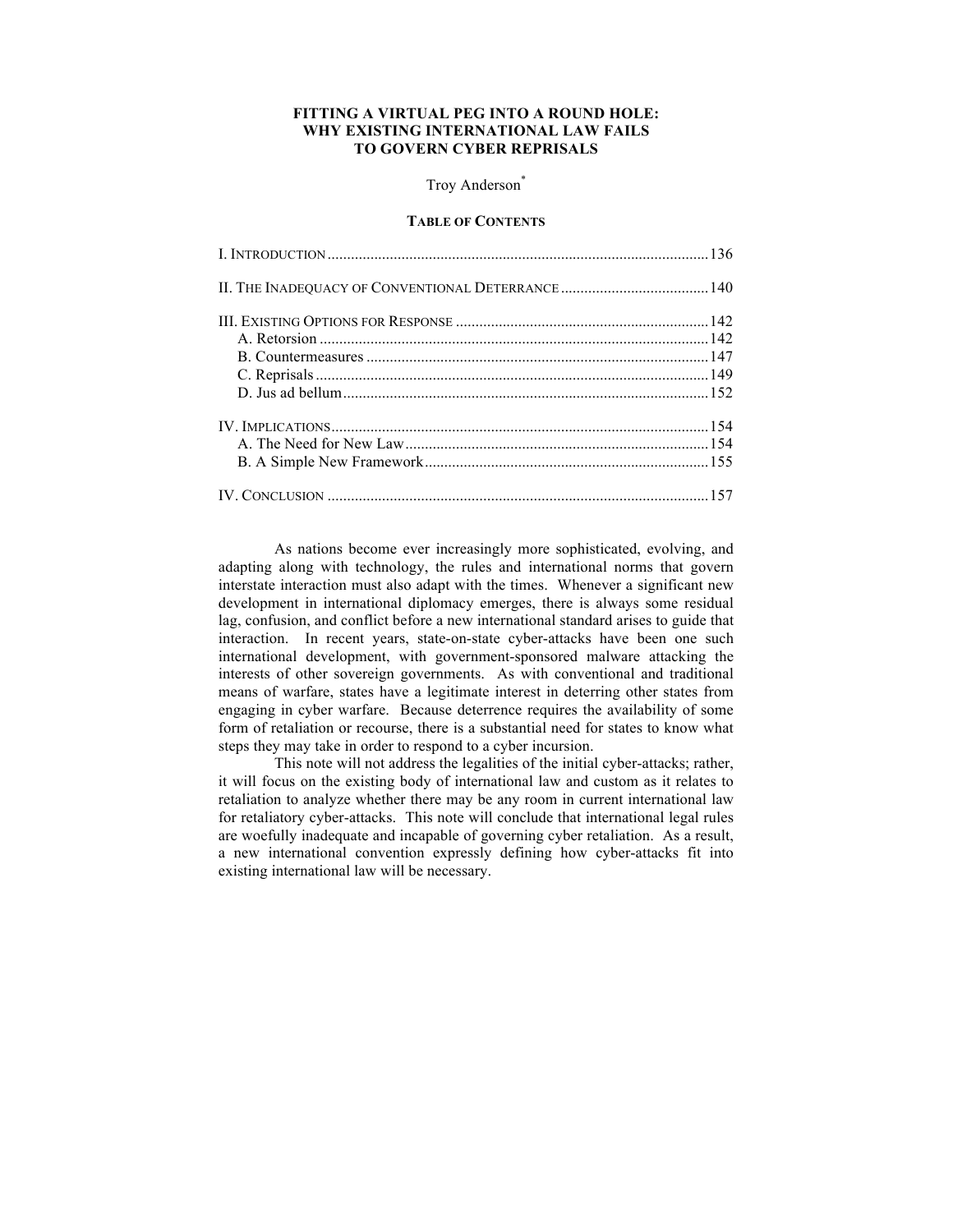# **I. INTRODUCTION**

Although state-on-state cyber-attacks have been on the international radar since the late 1990s, <sup>1</sup> their frequency and potency have especially increased in the past several years.<sup>2</sup> Because technology seems to change faster than political systems, the availability and ubiquity of international cyber-attacks has already outpaced the international community's political response.

Put briefly, a cyber-attack is an incursion on electronic or computer systems. Although this Note will not seek to discuss at length the technical intricacies of cyber security, it is useful to have a basic understanding of the types of cyber-attacks employed. Cyber-attacks can be categorized into three broad groups. $3$  The first is malware or computer viruses; attacks of this type involve the dissemination of actual software such as Trojan horses and worms.<sup>4</sup> The second category encompasses remote and unauthorized access to computer systems, known colloquially as hacking. <sup>5</sup> The final category, distributed denial of service (DDOS), is perhaps a little bit more complicated and less understood by laypersons.<sup>6</sup> A DDOS attack is essentially an attempt to overwhelm the computing capabilities of a server in which a large number of machines (or potentially limitless number of virtual machines running on a series of powerful computers) simultaneously ping the server, occupying the entire bandwidth.<sup>7</sup> The casual internet user may likely have encountered the results of such an attack in the form of a website being unable to load. While this may seem inconvenient at worst, a well-placed DDOS attack targeting a country or company's infrastructure could cause critical systems to crash and be unavailable in the short term; in cyber warfare, such an attack could be devastating.

 $\overline{a}$ 

<sup>\*</sup> J.D. Candidate, 2017, James E. Rogers College of Law, University of Arizona. Special thanks to my wife Elizabeth, herself a brilliant scholar who will soon out-publish me; the board members of the Arizona Journal of International and Comparative Law, with whom it has been a pleasure to work this past year; and to Professor David Gantz, whose insights helped guide the creation of this Note, for their support and assistance throughout the writing process.<br><sup>1</sup> The first major legal conference on the subject was convened in 1999 by the

United States Naval War College. *See* Symposium, *Computer Network Attack and International Law*, 76 NAVAL WAR C. INT'L L. STUD. 1 (2002) (containing the proceedings from the conference). <sup>2</sup> *See generally* Jay P. Kesan & Carol M. Hayes, *Mitigated Counterstrike: Self-*

*Defense and Deterrence in Cyberspace*, 25 HARV. J.L. & TECH. 415 (2012). <sup>3</sup> *Id*. at 441 (citing Matthew J. Sklerov, *Solving the Dilemma of State Responses to* 

*Cyber-attacks: a Justification for the Use of Active Defenses against States Who Neglect Their Duty to Prevent*, 201 MIL. L. REV. 1 (2009)).<br><sup>4</sup> *Id.* at 441-42.<br><sup>5</sup> *Id.* at 442

<sup>&</sup>lt;sup>5</sup> *Id.* at 442.<br><sup>6</sup> *Id.*<br><sup>7</sup> Lilian Edwards, *Dawn of the Death of Distributed Denial of Service: How to Kill Zombies*, 24 CARDOZO ARTS & ENT. L. J. 23 (2006).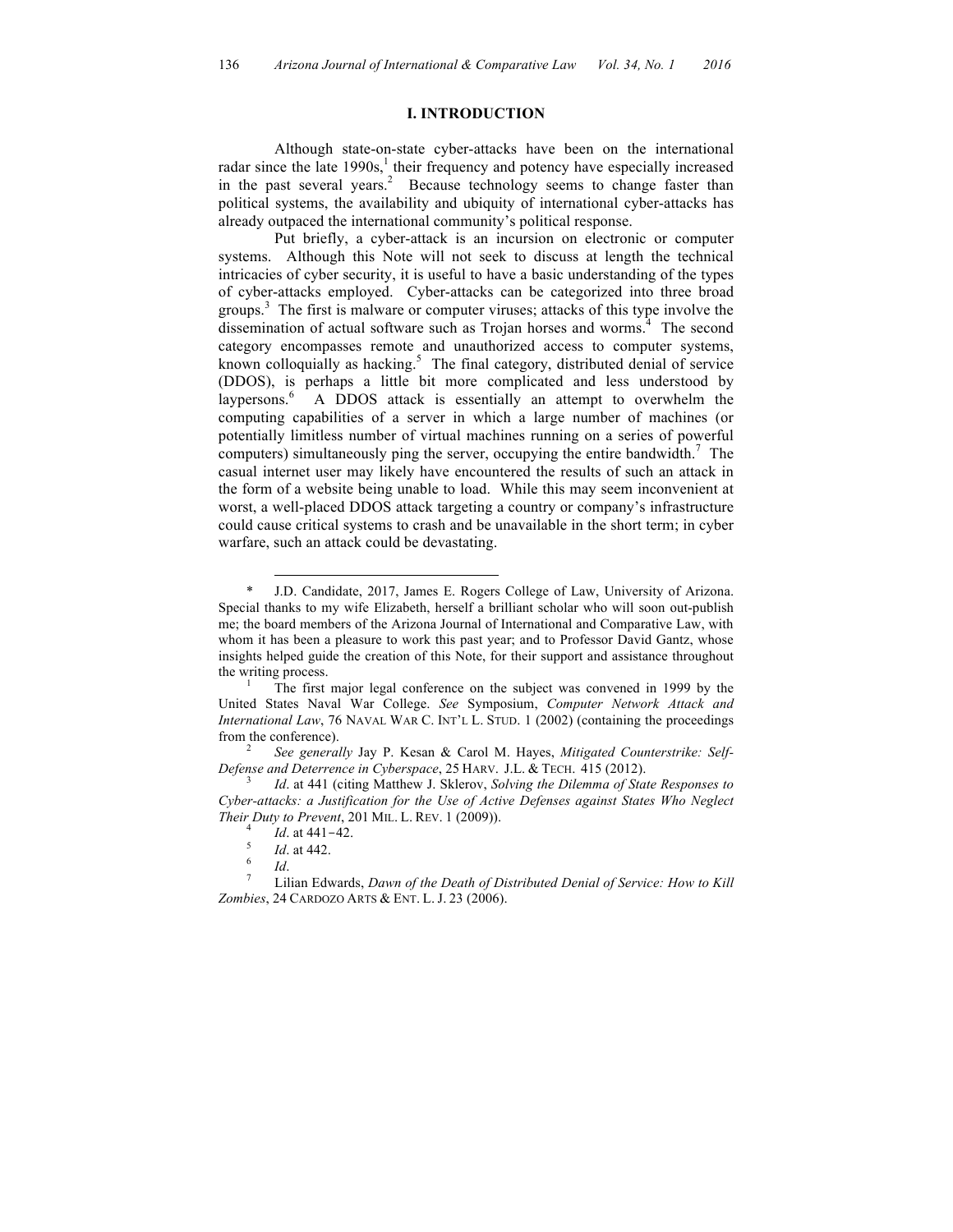Unlike nuclear weapons and many other tools of conventional warfare, the programs necessary for cyber-attacks are available to—and used by—many groups besides sovereign states. Some such groups have engaged in cyber-attacks to advance a political agenda,<sup>8</sup> while many others have done so for illicit profit and yet other groups have committed cyber-attacks merely for sport.<sup>9</sup> There is a large body of academic literature dedicated to such attacks and the associated cyber security measures, including research regarding measures to encourage states to clamp down on cyber terrorists and activists based within their borders; however, such questions are beyond the scope of this note. Instead, this note focuses entirely on state-on-state cyber-attacks, in which the government of the aggressor state creates, funds, or otherwise directs the attack against the assets, interests, or infrastructure of a respondent state.

Although primitive cyber-attacks began to occur in the Cold War (a 1982 CIA operation, for example, led to the explosion of a Soviet pipeline),  $10$  the advent of the internet and the increased proliferation of computer-based structure has increased the popularity of cyber warfare in recent years. Interstate cyber-attacks began in earnest in 1998, when NATO forces hacked into Serbian air defense programs in order to facilitate bombing raids, and Serbian hackers responded with virus and DDOS attacks of their own.<sup>11</sup> Similarly, Russia employed cyber warfare against Georgian systems during the 2008 Russian intervention in the Georgian provinces of Abkhazia and South Ossetia.<sup>12</sup> Although the specific types of cyberattacks used are as varied as conventional weapons, it is a safe bet that future wars and conflicts will be accompanied by a cyber element<sup>13</sup> as the United States and other world powers continue to develop and prepare cyber warfare capabilities.<sup>14</sup>

It is worth noting, however, that the Serbia and Georgia examples also involved conventional warfare. <sup>15</sup> In both cases, the digital warfare supported the traditional; even without the cyber-attacks, war still would have ensued. In this way, such cyber-attacks can be viewed as a technological advancement akin to gunpowder, warplanes, or nuclear weapons—merely the next step in the

http://www.nytimes.com/2008/08/13/technology/13cyber.html?\_r=0. <sup>13</sup> *See generally* Reese Nguyen, *Navigating* Jus Ad Bellum *in the Age of Cyber* 

*Warfare*, 101 CAL. L. REV. 1079 (2013).<br><sup>14</sup> Arie J. Schaap, *Cyber Warfare Operations: Development and Use under* 

*International Law*, 64 A.F. L. REV. <sup>121</sup> (2009). <sup>15</sup> *See* Markoff, *supra* note 12.

 <sup>8</sup> Brian B. Kelly, *Investing in a Centralized Cyber Security Infrastructure: Why "Hacktivism" Can and Should Influence Cyber Security Reform*, 92 B.U. L. REV. 1663, 1667-68 (2012).

<sup>9</sup> *Hackers Knock League of Legends Offline*, BBC (Dec. 31, 2013), http://www .bbc.com/news/technology-25559048. <sup>10</sup> *War in the Fifth Domain*, ECONOMIST (July 1, 2010), http://www.economist

<sup>.</sup>com/node/16478792?story\_id=16478792&fsrc=rss. 11 MILAN N. VEGO, JOINT OPERATIONAL WARFARE: THEORY AND PRACTICE <sup>51</sup>

<sup>(2007). 12</sup> John Markoff, *Before the Gunfire, Cyberattacks*, N.Y. TIMES (Aug. 12, 2008),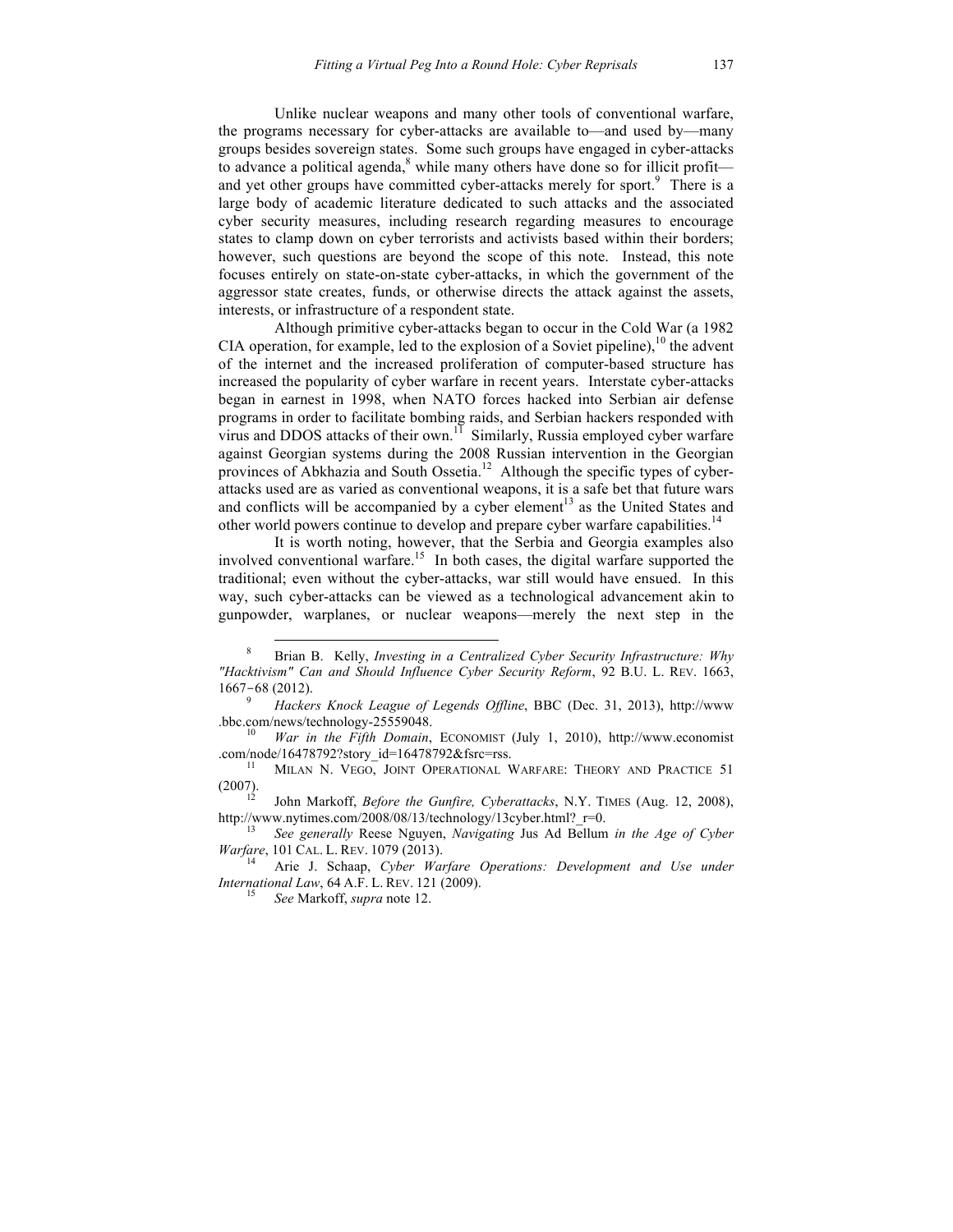development of war technology. Granted, there are new considerations for how the international community will view cyber warfare tactics,<sup>16</sup> but at its core, cyber warfare—as a support tactic employed with conventional warfare—may generally fit into the existing law of war.

Inconveniently for international law, however, cyber warfare has already developed into its own separate entity. States can conduct cyber-attacks against each other's interests without engaging in a conventional war—and indeed, with very few repercussions. Prior to the conflict with Georgia, for example, Russia engaged in a cyber operation against Estonia in conjunction with what was otherwise a simple political conflict regarding the placement of a Soviet-era World War II monument.<sup>18</sup> Estonia was (as are most countries today) highly dependent on its digital infrastructure and was referred to at the time as "the most wired country in Europe."<sup>19</sup> In April of 2007, nearly a month of constant DDOS attacks on various government entities—as well as banks, Internet service providers, and telecommunications companies—severely hampered the Estonian economy and government. $2^{0}$ 

The Estonian incident provided an example of several difficulties in responding to and defending against international cyber-attacks. First, and very importantly, Estonia was not at war at the time, and neither was the attack the opening salvo of a pending conventional campaign or a Pearl Harbor-esque surprise attack.<sup>21</sup> The attacks had very fast results—much faster, for example, than traditional economic sanctions could have had—and all of this was without the commitment or involvement of a full-out assault. Secondly, due to the anonymous nature of the Internet and computer systems generally, it proved extremely difficult for Estonia and its NATO allies to determine definitively the source of the attacks. The Russian government denied any involvement, instead suggesting that the attacks were the work of private, pro-Russian activists.<sup>22</sup> To this day, although it is widely believed that the Russian government was the source (or, at a minimum, acted through proxy organizations), there remains much debate in the international community as to who was at fault.<sup>23</sup> As a result, there

 <sup>16</sup> Lesley Swanson, *The Era of Cyber Warfare: Applying International Humanitarian Law to the 2008 Russian-Georgian Cyber Conflict* , 32 LOY. L.A. INT'L &

COMP. L. REV. 303 (2010).<br><sup>17</sup> Nguyen, *supra* note 13.<br><sup>18</sup> Ira E. Hoffman, *International Cooperation in Combating Cyber Threats and US Law*, 47 MD. B.J. 36, 38 (2014).

*Joshua Davis, Hackers Take Down the Most Wired Country in Europe*, WIRED (Aug. 21, 2007), http://archive.wired.com/politics/security/magazine/15-09/ff\_estonia. <sup>20</sup> Hoffman, *supra* note 18, at 38. 21 Kevin L. Miller, *The Kampala Comrpmise and Cyber-attacks: Can There Be an* 

*International Crime of Cyber-Aggression?*, 23 S. CAL. INTERDISC. L. J. 217 (2014). 22 *Id*. at 223. <sup>23</sup> Hoffman, *supra* note 18, at 38.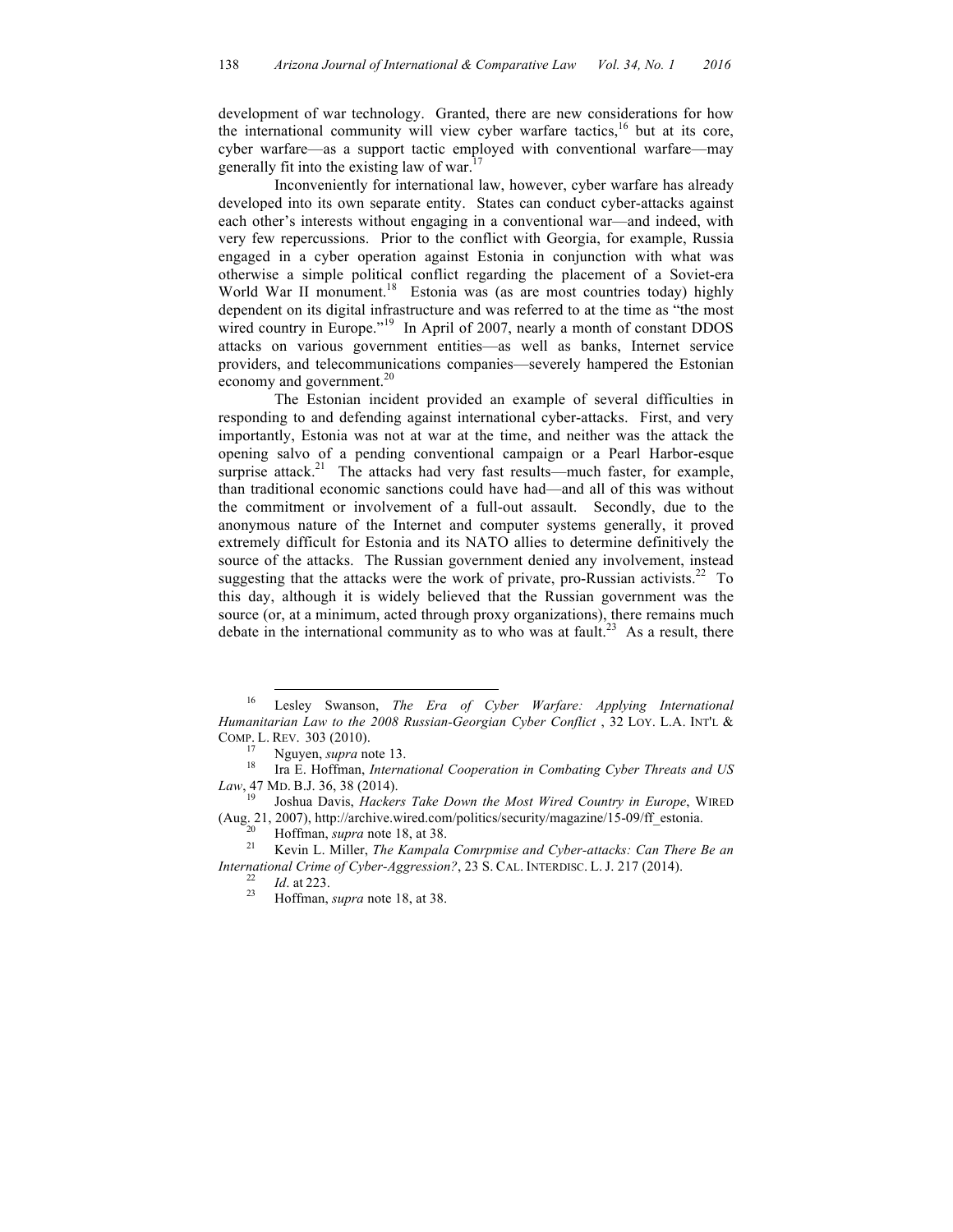was virtually nothing that Estonia or its allies could do to pursue recompense or retaliate for the attack.<sup>24</sup>

In 2010, another notable cyber-attack occurred when the United States and Israel collaborated on a clandestine digital strike targeted at Iranian nuclear centrifuges. 25 This attack consisted of a malware program infiltration into Iranian systems that caused the slightest changes to the mathematical calculations involved in refining uranium.<sup>26</sup> The program, Stuxnet, was a worm that spread from computer to computer and ultimately affected over 100,000 computer systems.<sup>27</sup> It successfully disabled as many as 1,000 nuclear centrifuges, severely hampering the Iranian nuclear program.<sup>28</sup> Of course, the worm did accompany international economic sanctions as well as a vast body of political rhetoric against the Iranian nuclear program, but it still did not coincide with any sort of conventional warfare. The cyber-attack, by itself, accomplished its goal and demonstrated to the world the possibility of military-grade cyber weaponry.<sup>29</sup>

It is worth noting that despite strong rhetoric and threats of retaliatory cyber-attacks, $30$  there was very little actual response from Iran against the United States or Israel. Even though it was widely known that the two states were responsible for the attack, and even though Stuxnet was quite clearly an attack, there proved to be very little that Iran could do to retaliate, at least in the short term. $3$ 

The problems with cyber security and cyber-attacks generally go beyond the mere technological capabilities of governments to attack each other or to defend against such attacks. It is possible that Iran, Estonia, and Georgia were simply unprepared technologically to retaliate, but it is just as likely that they were rather unable to retaliate, given the general confusion regarding what options are available for a retaliating state. $32$ 

Retaliatory Cyber-attacks, 46 GEO. WASH. INT'L L. REV. 199 (2013).<br>
<sup>29</sup> Bodenheimer, *supra* note 27, at 5–6.<br>
<sup>30</sup> Id. at 5.<br>
<sup>31</sup> Id.<br>
<sup>32</sup> See Sklerov, *supra* note 3, at 2 ("As warfare changes, so must the law, and

<sup>24</sup> *See id*. <sup>25</sup> Jordan Peagler, Note, *The Stuxnet Attack: A New Form of Warfare and the (In)Applicability of Current International Law*, 31 ARIZ. J. INT'L & COMP. L. 399 (2014); *A New Kind of Warfare*, N.Y. TIMES (Sept. 9, 2012), http://www.nytimes.com/2012/09/10 /opinion/a-new-kind-of-warfare.html. <sup>26</sup> John Markoff, *Malware Aimed at Iran Hit Five Sites, Report Says*, N.Y. TIMES

<sup>(</sup>Feb. 11, 2011), http://www.nytimes.com/2011/02/13/science/13stuxnet.html [hereinafter Markoff, *Malware*]. <sup>27</sup> David Z. Bodenheimer, *Cyber Warfare in the Stuxnet Age: 10 Cannonball Law* 

*Keep Pace with the Digital Battlefield?*, A.B.A. SCITECH LAW, vol. 8 no. 3, 2012, at 4.<br><sup>28</sup> Manny Halberstam, Note, *Hacking Back: Reevaluating the Legality of* 

warfare is changing fast.").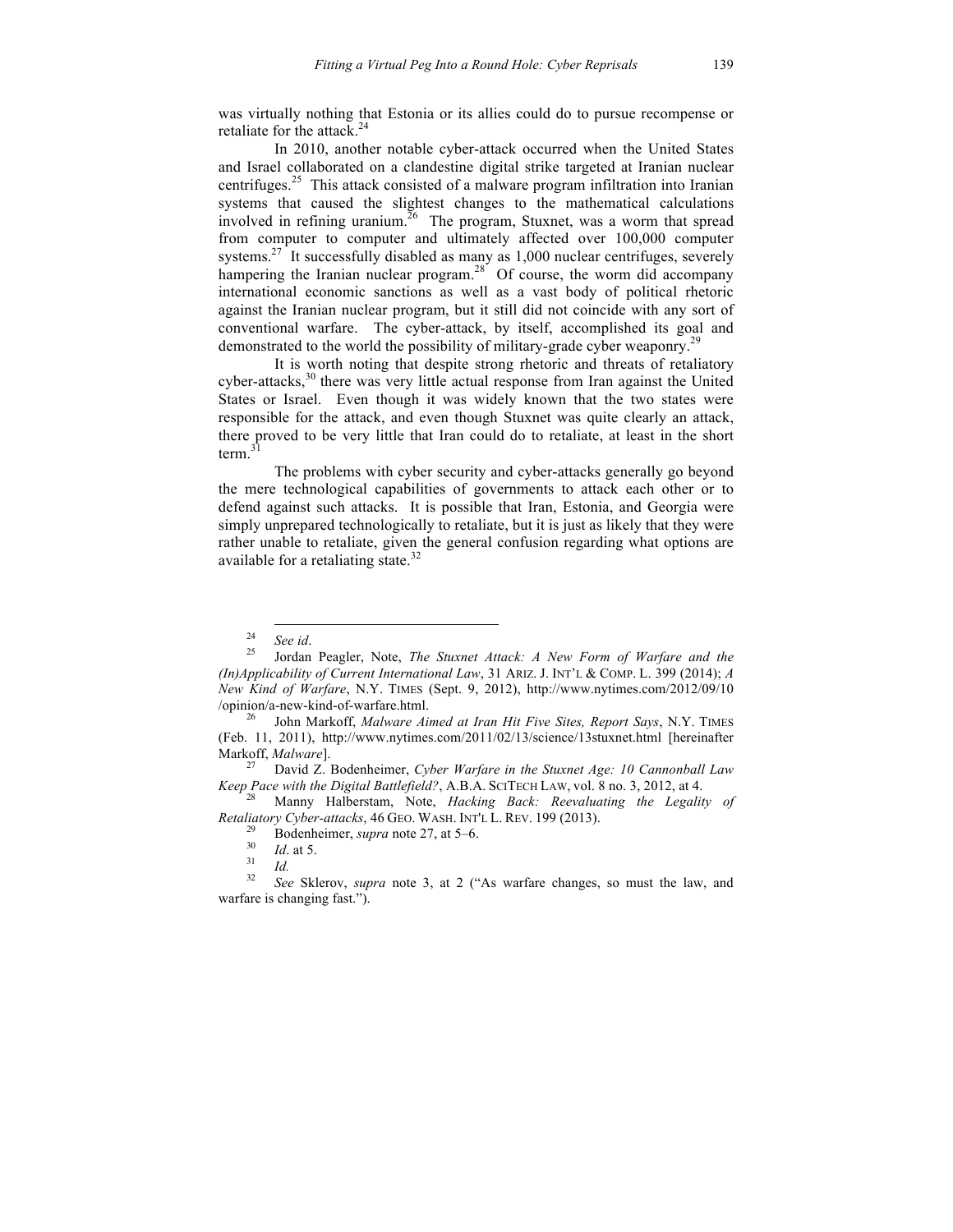### **II. THE INADEQUACY OF CONVENTIONAL DETERRANCE**

States cannot employ deterrence to protect themselves against cyberattacks from other governments. Effective deterrence requires the legitimate threat of adequate reprisal against a rational actor;<sup>33</sup> if states are not able to threaten retaliation, deterrence is simply not possible.<sup>34</sup> Critically, the unavailability of deterrence as a strategy substantially destabilizes the international political community. This is one of many reasons why international law regarding cyber retaliation must be improved.

When the invention of nuclear bombs led to the massive arms race of the Cold War, the retaliatory capabilities of nuclear states kept the peace by way of the looming threat of annihilation if a state were ever to go on the offensive.<sup>35</sup> The infamous concept of mutually assured destruction represents, perhaps, the most obvious and effective example of deterrence in international politics: if the state were to launch an attack on another state, either the attacked state or its allies would be able to respond in kind with overwhelming nuclear force.<sup>36</sup> The efficacy of the initial attack would be small consolation for the aggressor state after it was itself destroyed in the retaliatory attack. Despite the availability of thousands of nuclear warheads (and an abundance of mutual hatred, including a number of proxy wars), the Cold War never erupted into a nuclear holocaust, due, in large part, to the effectiveness of nuclear deterrence and mutually assured destruction.

Deterrence also works in conventional warfare; one state may be unwilling to attack another because of the possibility of reprisal. Deterrence works in economics, where the threat of international sanctions can provide incentive for states to play fair. In fact, deterrence works in any field where a party's actions could lead to negative consequences. Cyber warfare represents a unique situation in deterrence where widespread uncertainty leaves rational actors guessing as to what a response will be to aggression. In part, this is intentional; after all, the very nature of cyber-attacks is clandestine so that if a state knows that a cyber-attack is coming, the attack will be much less effective; a nuclear bomb, on the other hand, is no less explosive when its existence is known. 37 However, because even countries themselves remain uncertain as to how they would

 <sup>33</sup> Austin Long, *Deterrence: The State of the Field*, 47 N.Y.U. J. INT'L L. & POL. <sup>357</sup> (2015). 34 Frank C. Zagare, *Reconciling Rationality with Deterrence: A Re-examination of* 

*the Logical Foundations of Deterrence Theory*, 16 J. THEORETICAL POL. 107 (2004). <sup>35</sup> Gary Schaub, *When Is Deterrence Necessary? Gauging Adversary Intent*,

STRATEGIC STUD. Q., vol. 3 no. 4, 2009, at 4. <sup>36</sup> Long, *supra* note 33. <sup>37</sup> *Id*. at 375.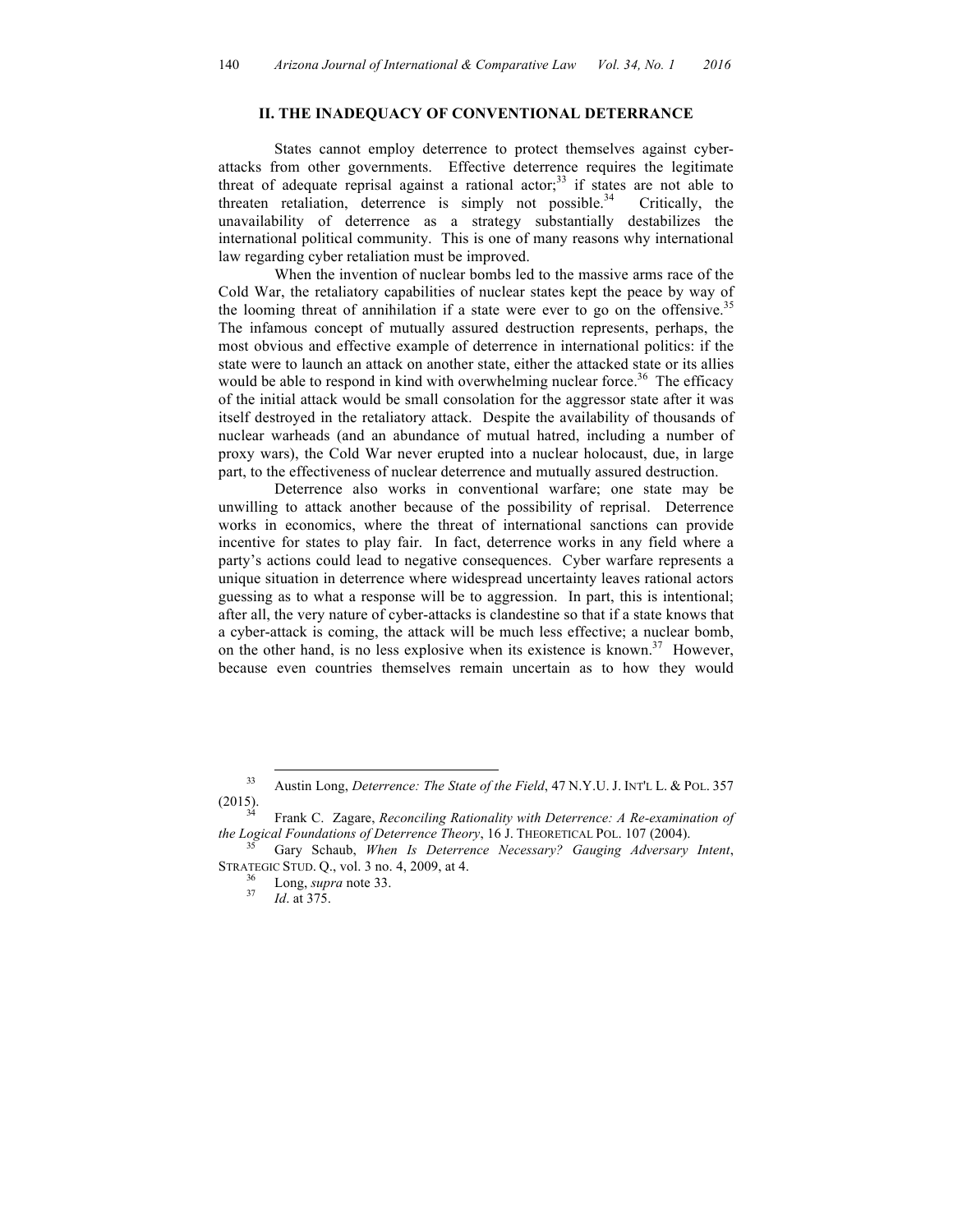respond to a cyber-attack,<sup>38</sup> deterrence would have a difficult time working in cyber warfare.<sup>39</sup>

It should be noted that deterrence does not necessarily require a cyberattack reprisal. On the contrary, ideally, the strongest deterrence would be legal recourse in the International Court of Justice or perhaps by way of strong international sanctions. However, as demonstrated by the Estonia, Georgia, and Iran incidents, there are several reasons why this is especially difficult. In the first place, it is often difficult to ascertain definitively who was responsible for a cyberattack.<sup>40</sup> If a respondent state cannot identify a cyber-attack's aggressor, it would be especially difficult for that state to overcome the burden of proof in an international court. This is not a problem for most conventional warfare:

> In a kinetic war, the foe is usually obvious, as satellites and electronic signatures unmask the country that launched the missile or fired the shot. With cyber war, the opposite is true. Cyber weapons may bounce from botnet to botnet across multiple international borders, leaving questions about whether terrorists, organized crime, or unfriendly countries launched the assault.<sup>41</sup>

In addition to the difficulties in pegging the culprit, there is actually no specific international convention designed to deal with cyber-attack claims—and cyber warfare is far too new for any customary law to have been established. Neither has any cyber case been previously decided in the International Court of Justice (ICJ) or other significant international tribunal. Under the current system, states would be left to attempt to fit a cyber claim into laws that were designed for physical incursions; that law is simply not prepared to deal with cyber warfare. Therefore, the best solution for cyber deterrence—which will help to stabilize the turbulent world of rapidly promulgating cyber technologies—is for the United Nations to establish clear guidelines for how states may respond, including how states may pursue justice in international courts or from the international community.

 <sup>38</sup> Ryan Lucas, *Government Mulls How to Deter Cyberattacks*, CQ ROLL CALL, 2015 WL 4258495 (last visited Oct. 21, 2016). <sup>39</sup> *See* Kesan & Hayes, *supra* note 2. <sup>40</sup> *But see* Yoram Dinstein, *Cyber War and International Law: Concluding Remarks* 

*at the 2012 Naval War College International Conference*, 89 INT'L L. STUD. 276, 279 (2012). <sup>41</sup> Bodenheimer, *supra* note 27.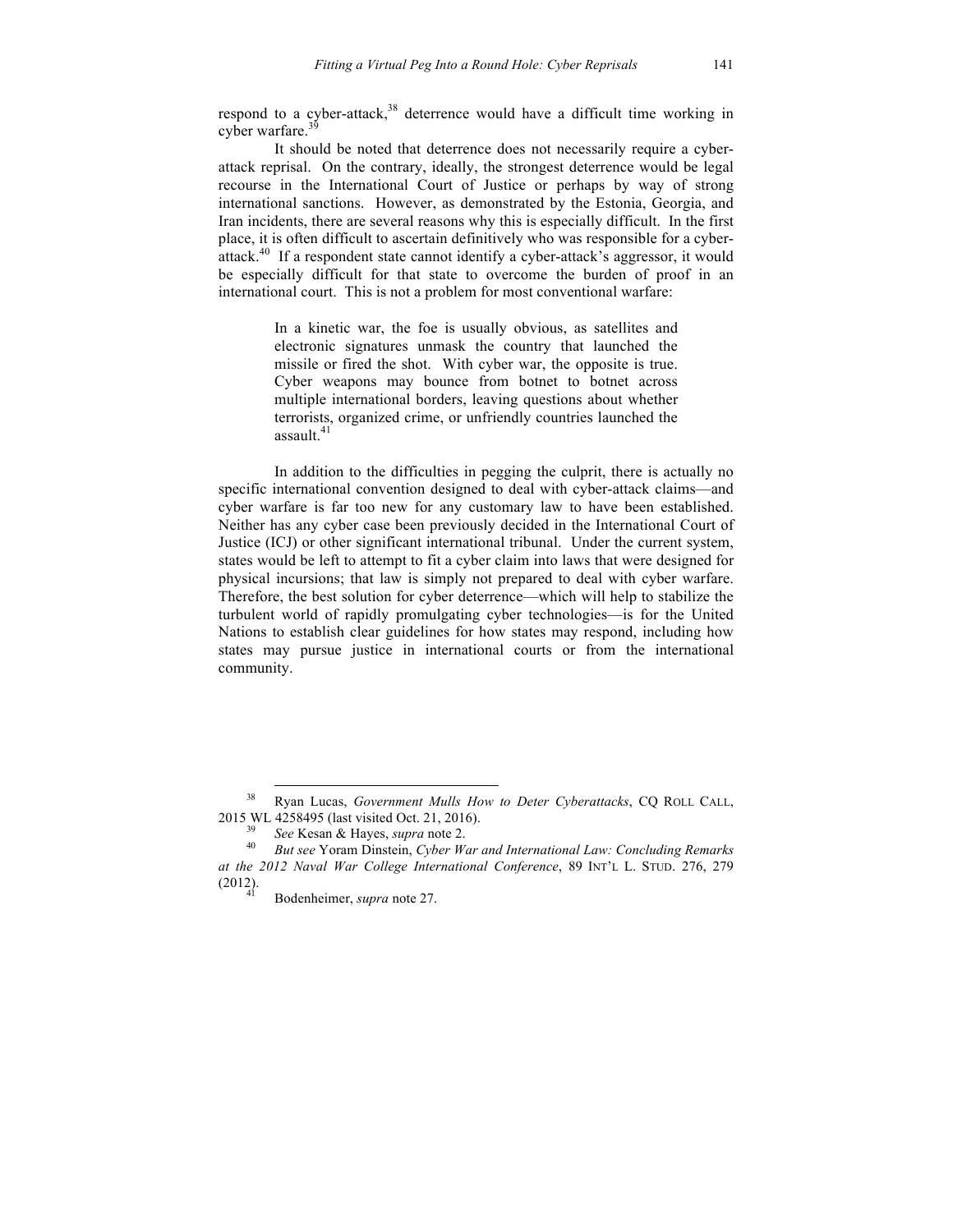# **III. EXISTING OPTIONS FOR RESPONSE**

Traditional deterrence of conventional attacks or unfriendly acts can be divided<sup>42</sup> into four basic doctrines of international law and custom: retorsion,<sup>43</sup> countermeasures,<sup>44</sup> reprisal,<sup>45</sup> and *jus ad bellum*.<sup>46</sup> Each of these doctrines originated in a world without cyber-attacks and reflects an international system quite different from the modern day.<sup>47</sup> Accordingly, either a UN resolution, or new international convention must present new definitions and guidelines governing definitively how retaliatory cyber-attacks would fit into these categories. This note will therefore analyze the efficacy and legality of retaliatory cyber-attacks that fit into each of the systems.

### **A. Retorsion**

Retorsion is "an act of lawful retaliation in kind for another country's unfriendly or unfair act."<sup>48</sup> It is the most innocent, innocuous, and ineffective type of retaliation that a state can take. It is unique among retaliatory actions in that it is always lawful. Unlike the other categories of deterrence, retorsion is not an exception to international law that allows states to commit illegal actions; rather, retorsion is an unfriendly but otherwise legal action.

Retorsion usually is diplomatic or economic in nature, rather than militaristic. Examples of retorsion include: cessation of trade (that has not been contracted in an international agreement), suspension of diplomatic relations, and expulsion of diplomats, travelers, and other nationals of the country retaliated against;  $49$  a quintessential example is found in the Obama administration's expulsion of Russian diplomats in response to the Russian cyber-attack of

 $42$  It is important to note that the lines between these different doctrines are often quite blurred; there was no founding document that created these doctrines or carefully delineated and categorized them into distinct concepts. Accordingly, different sources sometimes use the terms interchangeably or with different meanings than are used in this note.

<sup>&</sup>lt;sup>43</sup> Sklerov, *supra* note 3, at \*36.<br><sup>44</sup> G.A. Res. 56/83, U.N. Doc.. A/RES/56/83, Articles on Responsibility of States for Internationally Wrongful Acts (Dec. 12, 2001) . <sup>45</sup> GARY D. SOLIS, THE LAW OF ARMED Conflict 318 (2010).` <sup>46</sup> Steven R. Ratner, Jus Ad Bellum *and* Jus In Bello *After September 11*, 96 AM. J.

INT'L L. 905 (2002); Frederic Megret, *The Relationship Between* Jus Ad Bellum *and* Jus in Bello*: Past, Present, Future*, 100 AM. SOC'Y INT'L L. PROC. <sup>121</sup> (2006). 47 Bodenheimer, *supra* note 27. <sup>48</sup> *Retorsion*, BLACK'S LAW DICTIONARY 1342 (10 ed. 2014). 49 *Id.*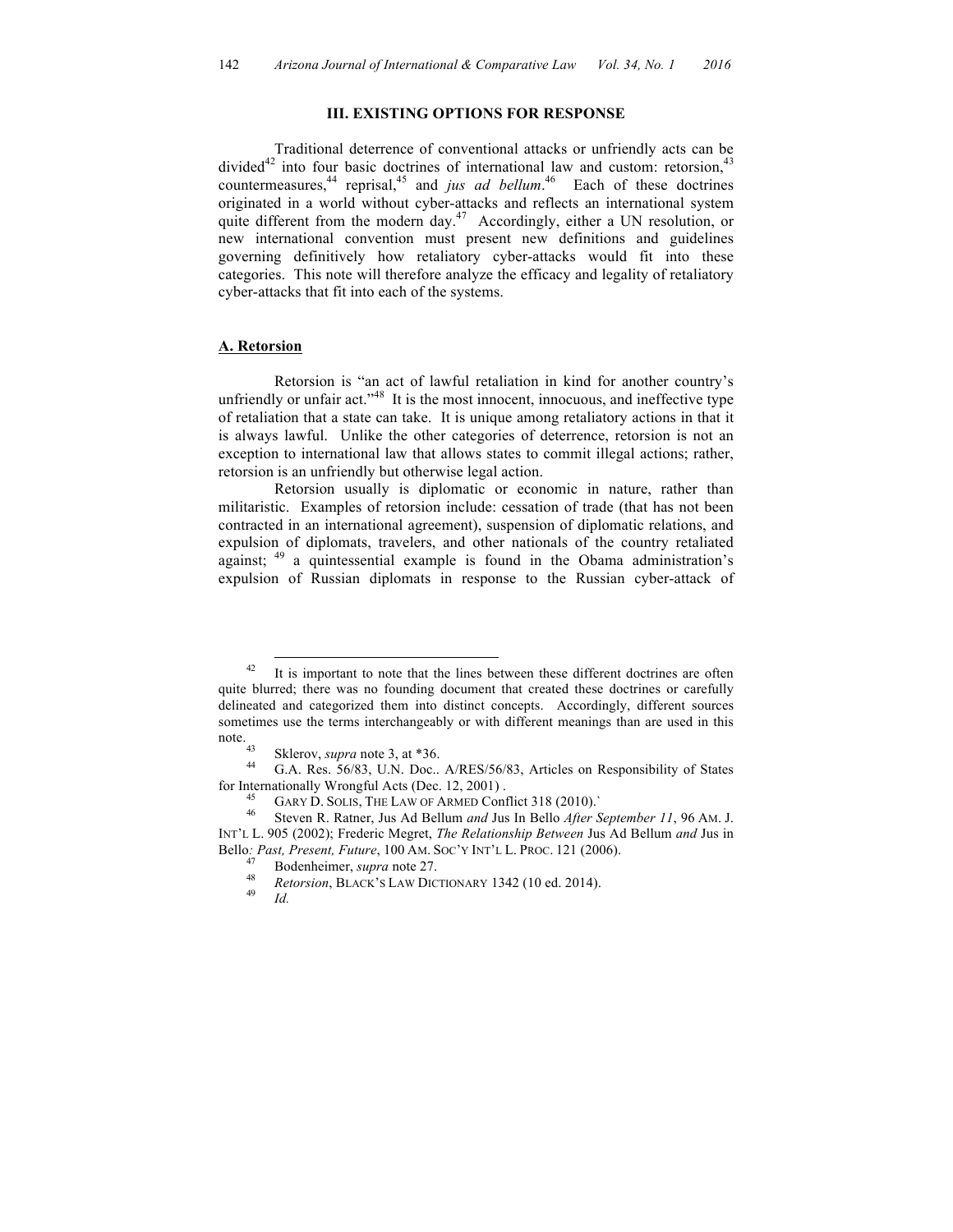hacking.<sup>50</sup> Any of these actions would generally be legal, though unfriendly, without specific justification under any circumstances. The defining characteristic of retorsion is that it is an act that breaches no duty and breaks no laws. A state can never be sued in an international court or tribunal for committing retorsion, as there is nothing illegal about such a course of action.

As a retaliatory action, retorsion can never apply the "use of force,"<sup>51</sup> as prohibited by the UN Charter.<sup>52</sup> The precise meaning of this phrase has been debated throughout the lifespan of the United Nations, particularly in recent years as it relates to cyber warfare.<sup>53</sup> Although some argue that the phrase refers exclusively to the use of *armed* force,<sup>54</sup> there has nevertheless been continuing debate on the point.<sup>55</sup> The classical debate on this issue is exacerbated by the onset of cyber warfare, which is an entirely new element to consider. After all, the entire difficulty with defining the legality of retaliatory cyber-attacks comes from the fact that cyber-attacks do not function as a conventional use of force, but

This section of the Charter also is a violation of the purposes of the United Nations, which are defined as follows in Article 1: "1. To *maintain international peace and security*, and to that end: to take effective collective measures for the prevention and removal of threats to the peace, and for the suppression of acts of aggression or other breaches of the peace, and to bring about by peaceful means, and in conformity with the principles of justice and international law, adjustment or settlement of international disputes or situations which might lead to a breach of the peace; 2. To *develop friendly relations among nations* based on respect for the principle of equal rights and *selfdetermination of peoples*, and to take other appropriate measures to strengthen universal peace; 3. To achieve *international co-operation* in solving international problems of an economic, social, cultural, or humanitarian character, and in promoting and encouraging respect for human rights and for fundamental freedoms for all without distinction as to race, sex, language, or religion; and 4. To be a center for *harmonizing the actions of nations* in the attainment of these common ends." U.N. Charter art. 1 (emphasis added). Although an extremely strict reading of Article 2(4) could suggest that the action not in harmony with the Purposes would be an unlawful act and that, therefore, any action that does not strive to maintain the peace, develop friendly relations, and achieve international cooperation would be unlawful. However, this would mean that virtually all acts of retorsion, unfriendly by nature, would be illegal under the Charter, and it has not been interpreted as such. Although it is possible for cyber-attacks to be considered illegal because their purpose is not consistent with Article 1, this interpretation is unlikely to take effect. <sup>53</sup> *See, e.g.,* HEATHER HARRISON DINNISS, CYBER WARFARE AND THE LAWS OF WAR

 $656-74$  (2012).

<sup>54</sup> *Id.* 65 GEORG KERSCHISCHNIG, CYBERTHREATS AND INTERNATIONAL LAW 62-63 (2012).

 <sup>50</sup> David E. Sanger, *Obama Strikes Back at Russia for Election Hacking*, N.Y. TIMES (Dec. 29, 2016), http://www.nytimes.com/2016/12/29/us/politics/russia-election-

hacking-sanctions.html.<br><sup>51</sup> U.N. Charter art. 2,  $\P$  4. In its entirety, the provision reads: "All Members shall refrain in their international relations from the threat or use of force against the territorial integrity or political independence of any state, or in any other manner inconsistent with the Purposes of the United Nations."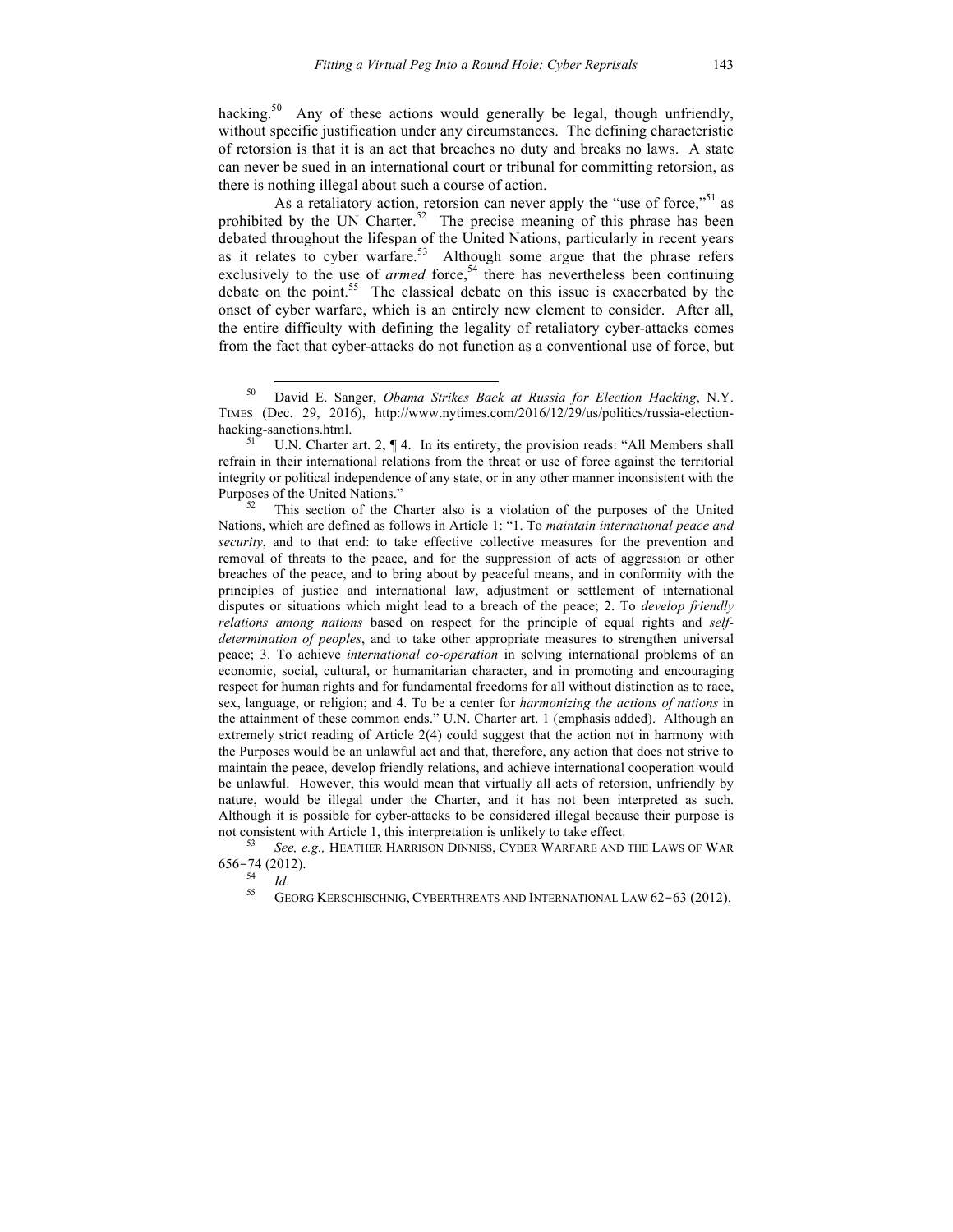nevertheless achieve a similar result.<sup>56</sup> Additionally, that the language of the UN Charter did not specify *military* force implies that it recognizes the possibility of nonmilitary actions rising to the level of the use of force.<sup>57</sup> Such actions would be illegal by the same rule.

Of course, the provision concerning the use of force is not the only international law that could be broken in a retaliatory measure; in order to be legal (and qualify as retorsion), an action must also comply with the prohibition against intervention in a state's sovereign affairs. 59 Article 2(1) of the UN Charter states that the entire United Nations is based upon the "sovereign equality" of member states.<sup>60</sup> The International Court of Justice (ICJ) has interpreted this to mean that states are prohibited from acts that interfere with each other's internal or external affairs, including, for instance, a nation's political process.<sup>61</sup> This principle against intervention in sovereign affairs is, according to the ICJ, "part and parcel of customary international law."<sup>62</sup> As such, violation of this principle is necessarily illegal, and therefore, retorsion must not rise to the level of intervention, even indirectly.<sup>63</sup>

Because retorsion exclusively involves actions that are not illegal, the decision of when retorsion is justifiable is not a matter of law.<sup>64</sup> Generally, however, proportionality comes into play.<sup>65</sup> Although the actions taken are legal regardless of the circumstances, they are defined as retorsion when they are taken in response to an act by another state.<sup>66</sup> In practice, retorsion is usually undertaken in response to actions that are, themselves, unfriendly but otherwise legal; $^{67}$  however, this does not have to be the case.  $^{68}$  Retorsion need not be

U.S.), Judgement, 1986 I.C.J. Rep. 14, ¶ 205 (June 27) [hereinafter Nicar. v. U.S.]. This principle also draws upon the concepts in Article 1(2), which refers to a respect for the "self-determination of peoples." U.N. Charter art. 1,  $\P$  2.<br>
<sup>62</sup> Nicar. v. U.S., 1986 I.C.J. at  $\P$  202.<br>
<sup>63</sup> TALLINN MANUAL, *supra* note 56, at 44.<br>
<sup>64</sup> 2 LASSA OPPENHEIM, INTERNATIONAL LAW: A TREATISE 37 (1921).<br>
<sup></sup>

- 
- 
- 

by an illegal act are more likely to retaliate using one of the more severe methods, such as countermeasures or reprisals, because those actions may be legally justified at that point. Still, it is within the purview of the state to stick with retorsion even when reprisal may be an option.

 <sup>56</sup> INT'L GROUP OF EXPERTS, TALLINN MANUAL ON THE INTERNATIONAL LAW APPLICABLE TO CYBER WARFARE 32 (Michael N. Schmitt ed., 2013). [hereinafter TALLINN MANUAL].<br><sup>57</sup> Halberstam, *supra* note 28.<br><sup>59</sup> TALLINN MANUAL, *supra* note 56, at 44.<br><sup>60</sup> U.N. Charter art. 2, ¶ 1. *See also* S.S. Lotus (Fr. v. Turk.), 1927 P.C.I.J. (ser. A)

No. 10 (Sept. 7). <sup>61</sup> *See* Military and Paramilitary Activities in and Against Nicaragua (Nicar. v.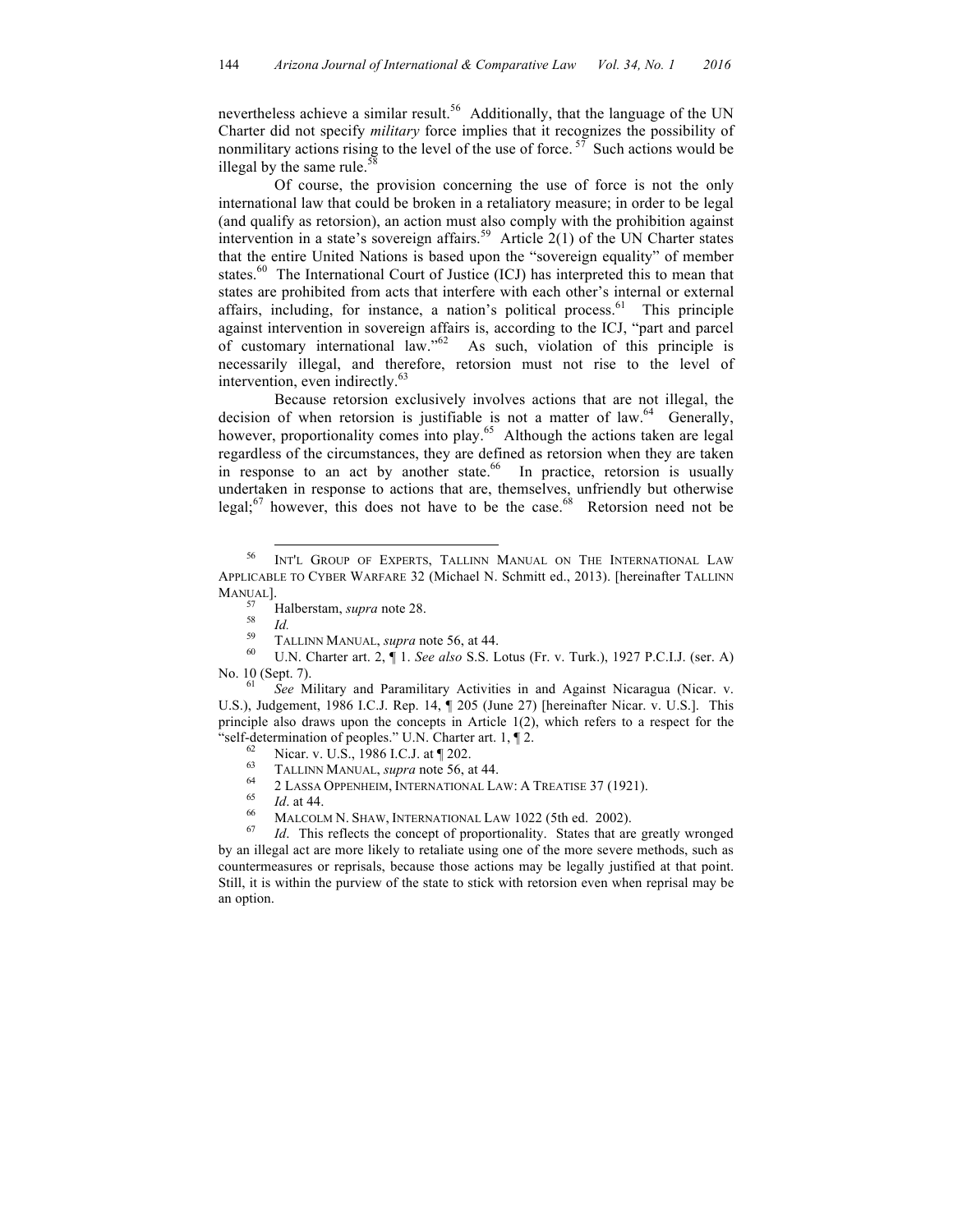justified by "circumstances precluding wrongfulness" because retorsion does not involve wrongful acts, and this is its defining characteristic.<sup>69</sup>

The tradeoff, of course, is that retorsion is generally considered to be a very weak form of retaliation, as evidenced by its description as a "method of showing displeasure."<sup>70</sup> Retorsion is merely "discourteous or unkind,"<sup>71</sup> akin to a "fail[ure] in comity or politeness."<sup>72</sup> It involves what the International Law Commission calls "simple measures."<sup>73</sup> Although retorsion can sometimes include economic sanctions and secession of trade, the parties involved are members of the World Trade Organization, they remain subject to its regulations, and as a result economic retorsion is generally limited.<sup>74</sup>

The efficacy of retorsion also highly depends upon the relative power of the states. For example, when Ceylon (present-day Sri Lanka) nationalized American oil assets, the United States responded by suspending all foreign aid to that country.<sup>75</sup> Because the United States is not legally required to provide such aid, this act was one of retorsion. Consider, however, if the roles were reversed: Ceylon could not have suspended foreign aid to the United States because Ceylon was the recipient, not the benefactor—and even if Ceylon were providing aid to the United States, the disparate economic power of the two states would surely make Ceylon's hypothetical suspension of aid less impactful. Because of the comparative power of the United States in this situation, it was able to perform an unfriendly but legal act that was actually detrimental to the interests of Sri Lanka. In this way, only states in a position of relative strength are generally able to come up with effective methods of retorsion. This is one of the biggest weaknesses of the strategy in general: legal methods of retaliation are generally only available to relatively powerful states.<sup>7</sup>

 <sup>68</sup> JAN KLABBERS, INTERNATIONAL LAW 168 (2013). There is some debate in academia on this point. Some scholars believe that retorsion may only be in response to an illegal action. Other scholars believe this distinction is unnecessary. For our purposes, the retorsion is in response to a hypothetical cyber-attack that is presumed to be illegal; it is

therefore senseless to further divide retorsion into additional categories.<br>
<sup>69</sup> *Id.*<br>
<sup>70</sup> SHAW, *supra* note 66, at 1022.<br>
<sup>71</sup> OPPENHEIM, *supra* note 64, at 36.<br>
<sup>72</sup> *Retorsion, supra* note 48, at 1342 (quoting THE

INTRODUCTION TO THE STUDY OF INTERNATIONAL LAW 188 (5th ed. 1878)).<br><sup>73</sup> MATH NOORTMANN, ENFORCING INTERNATIONAL LAW: FROM SELF-HELP TO SELF-CONTAINED REGIMES (2005).

Roberto Echandi, *Non-Compliance with the Words: the Remedies of Customary* 

*International Law*, 106 AM. Soc'Y INT'L L. PROC. 118, 120 (2012).<br><sup>75</sup> C.F. Amerasinghe, *The Ceylon Oil Expropriations*, 58 AM. J. INT'L L. 445-46 (1964).

Of course, this problem is not unique to retorsion—any method of retaliation is more effective coming from a position of strength. Still, this demonstrates one of the reasons that retorsion is an unsatisfactory general solution as a deterrent for cyber incursions.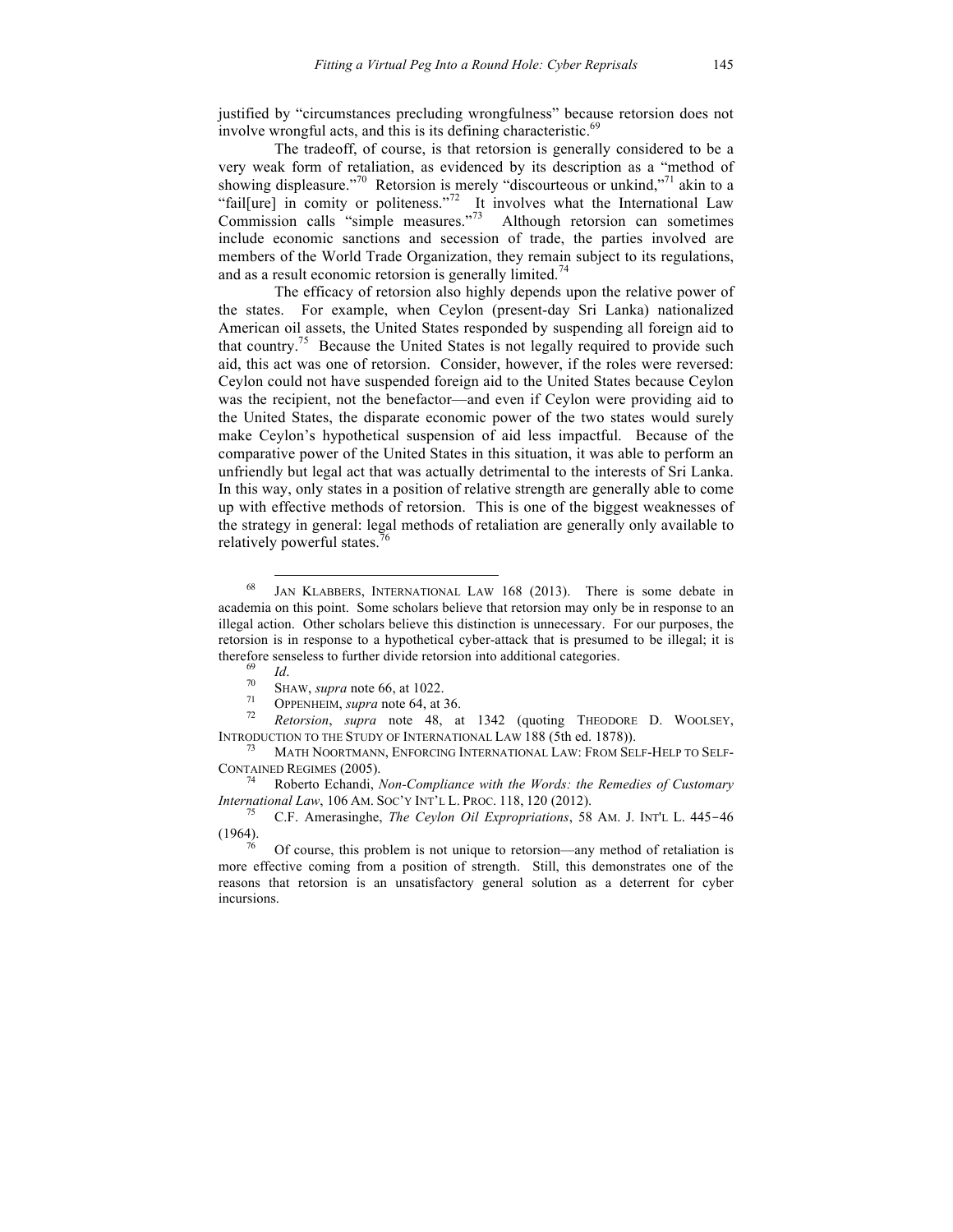Justifying retaliatory cyber-attacks under the doctrine of reprisals is difficult. Because retorsion cannot be an otherwise illegal act, the retaliatory attack must not violate international law. Employing retorsion as a retaliatory measure need not be in response to an illegal act, so a state may argue that cyberattacks are not a violation of international law in order to justify its actions under the doctrine of retorsion. However, this would necessarily preclude the state from arguing countermeasures, reprisal, or *jus ad bellum* as a justification for the response, since each of these types of retaliatory deterrence requires first the commission of an unlawful act.

In analyzing whether a cyber-attack falls in line with international law, the first step is to determine whether the attack constitutes the use of force.<sup>77</sup> This would of course depend on the nature of the attack. Any use of malware, for example, would more likely be viewed as a use of force, especially if the intent of the malware is to disrupt or destroy critical systems or assets. A DDOS attack would be somewhat easier to justify because the damage caused is ultimately reversible. Even so, it would nonetheless require an attack on the other state's systems, which would lend credence to the argument that such an attack would rise to the level of a use of force. However, hacking may not amount to the use of force, $^{78}$  even if it involves bypassing firewalls and other security protocol, because cyberspace—unlike land, sea, or airspace—is not considered sovereign territory under current international law.<sup>79</sup> As such, hacking would not be necessarily illegal and would not represent the use of force.

The Tallinn Manual<sup>80</sup> states that a retaliatory cyber-attack violates the prohibition against the use of force "when its scale and effects are comparable to non-cyber operations rising to the level of a use of force."81 This line of thinking essentially reimagines the cyber-attack as a conventional action and asks whether the attack would be a forceful intrusion. Stuxnet, for example, destroyed centrifuges and other scientific equipment. 82 It is therefore more similar to a targeted airstrike than to espionage operations, and it would likely qualify as a use of force. <sup>83</sup> Stuxnet and similar cyber-attacks cannot therefore be classified as retorsion because they violate the prohibition against the use of force.

<sup>77</sup> Halberstam, *supra* note 28, at 213. <sup>78</sup> TALLINN MANUAL, *supra* note 56, at 45. <sup>79</sup> An analysis of the costs and benefits of creation and implementation of new international law regarding sovereignty of cyberspace is, unfortunately, beyond the scope of this note.<br><sup>80</sup> The Tallinn Manual is a publication by a group of experts making policy

guidelines for NATO regarding the use of cyberwarfare. TALLINN MANUAL, *supra* note 56,

at 1. <sup>81</sup> *Id.* at 45. <sup>82</sup> Markoff, *Malware*, *supra* note 26. <sup>83</sup> TALLINN MANUAL, *supra* note 56, at 45.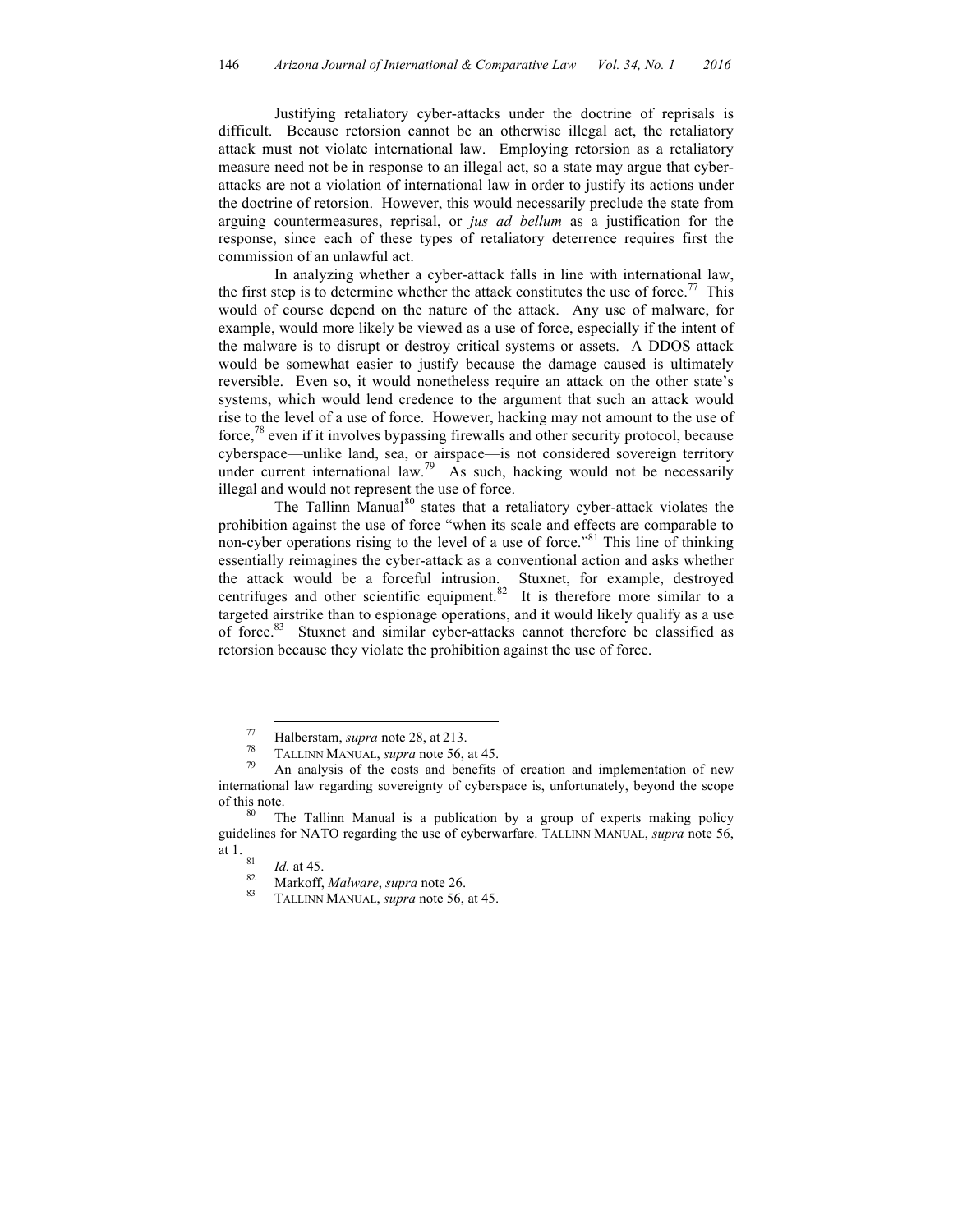Many cyber operations that would not involve the use of force, however, would violate the second step in the analysis: the prohibition against interference. 84 An operation, for instance, that does not destroy any property or systems, but seeks instead to disseminate information or undermine public confidence in a regime would likely constitute a breach of sovereignty. Although the "mere intrusion into another State's systems does not violate the nonintervention principle," <sup>85</sup> if the effect of the cyber operation is coercive, the act is illegal. In other words, the cyber element of the action does not immunize the response from being illegal or allow it to qualify as retorsion if the operation has the same ultimate fact as actions that have, in the conventional sense, been traditionally considered to be interference, such as those intended to bring about regime change.<sup>86</sup>

If cyber operations are off the table for retorsion, traditional acts of retorsion would be much less effective. Responding to a cyber-attack by expelling diplomats would be dissatisfying, to say the least, for many states. The traditional inefficacy of retorsion coupled with the difficulties in even tracing cyber-attacks to a specific government entity means that, if a retaliatory cyberattack cannot fit within the definition of retorsion, that retorsion itself is an unsatisfactory legal framework for cyber deterrence.

Limiting a cyber operation to the confines of legality in order to allow it to qualify as a legal retorsion severely limits the power of the cyber operation. This, in turn, drastically lowers the viability of cyber retorsion as a method of deterrence. Furthermore, whether a retaliatory cyber-attack is benign enough to be legal—and therefore to qualify as retorsion—remains undecided in the international community. The doctrine of retorsion is, therefore, unable to provide sufficient guidance or deterring power for states considering retaliatory cyber operations.

# **B. Countermeasures**

Countermeasures $87$  represent a different type of unilateral action taken in response to an incursion or unfriendly act. $88<sup>3</sup>$  Whereas retorsion involves unfriendly but otherwise legal acts, a countermeasure, as defined in international

Katharine C. Hinkle, *Countermeasures in the Cyber Context: One More Thing to Worry About*, 37 YALE J. INT'L L. ONLINE 11, 14 (2011).

<sup>&</sup>lt;sup>84</sup> *See generally* Nicar. v. U.S., 1986 I.C.J. Rep. 14 (June 27).<br><sup>85</sup> TALLINN MANUAL, *supra* note 56, at 44.<br><sup>87</sup> Some authors do not draw a distinction between countermeasures and reprisals. *See, e.g*., Halberstam, *supra* note 28, at 208, n.61. Similarly, "countermeasure" is a term used frequently in a political, economic, or military context to refer generically to a retaliation. However, this note will use the term to refer specifically to countermeasures as defined by the UN International Law Commission.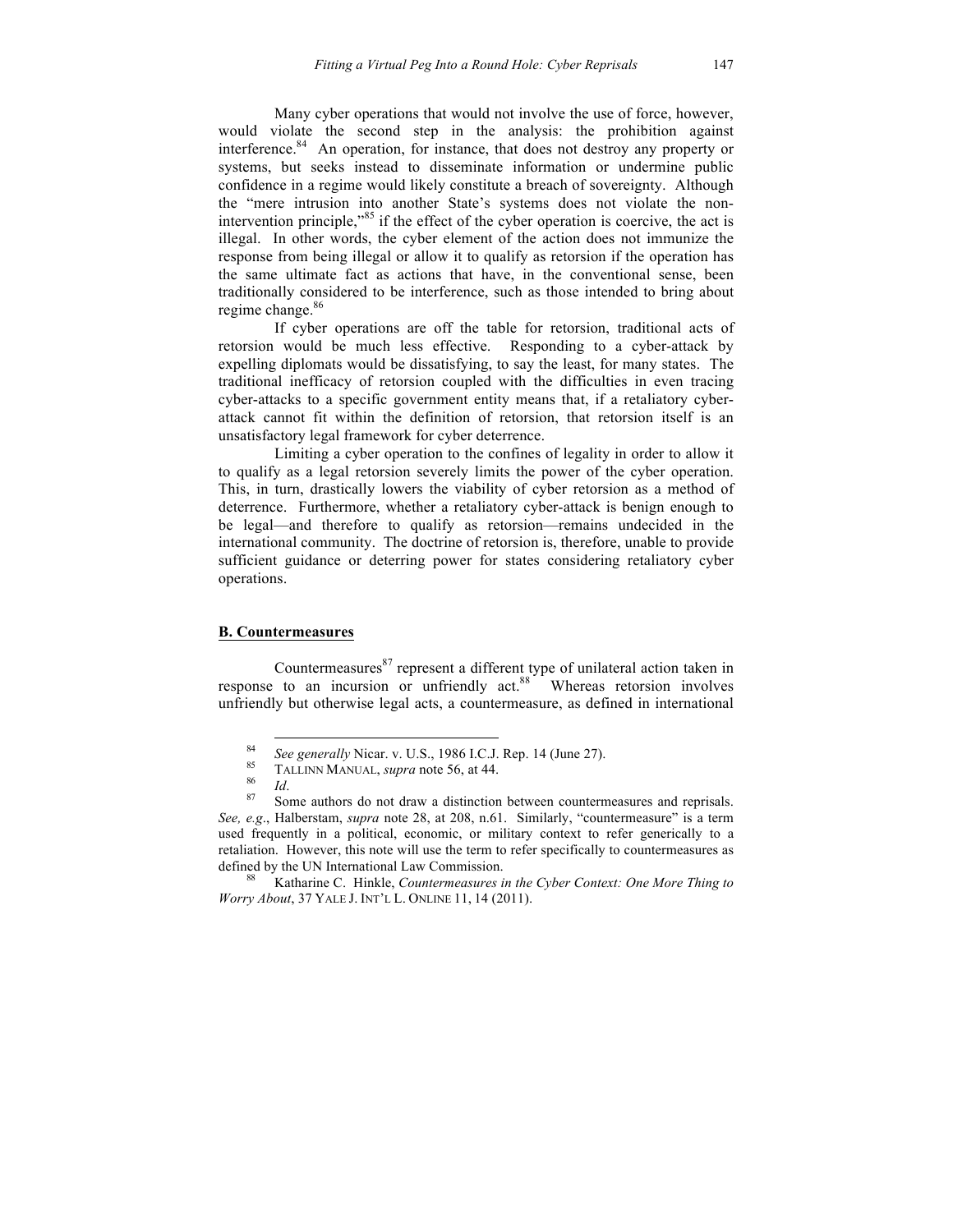law, amounts to the failure to fulfill an international obligation.<sup>89</sup> Whereas retorsion must involve actions that would never be illegal, countermeasures may include certain specific illegal actions.<sup>90</sup> Although the doctrine of countermeasures can be difficult to apply to retaliatory cyber-attacks, international law spells out the doctrine more thoroughly than the concept of retorsion, and it is therefore important to explore in order to understand the legality of retaliation under international law.

The UN International Law Commission published a document on the responsibility of states that defines countermeasures and sets forth guidelines for identifying legal and illegal countermeasures.<sup>91</sup> This document provides a specific body of law to which states may look in analyzing whether a retaliatory measure is legal. However, while the document legalizes and gives credence to a variety of retaliatory measures, ultimately, it also provides a number of restrictions.

The first of these restrictions is that a state may only employ countermeasures in response to "an internationally wrongful act."<sup>92</sup> To some extent, this is self-explanatory: by definition, an action can only be a countermeasure where it is taken in response to another action. However, this definition is crucial not as a limitation on the action itself, but rather as a prerequisite for conducting a countermeasure. Whereas retorsion is necessarily legal, a countermeasure is only permissible when it complies with these restrictions. As such, a state performing a countermeasure must first be able to show that the aggressor state has committed a "wrongful act."<sup>93</sup>

Furthermore, the scope of a countermeasure is limited to actions intended to compel the aggressor state to resume lawful actions and make amends for its wrongful act. $94$  The actions must similarly allow the other state to return to legal activity. Therefore, a countermeasure does not serve as an opportunity to get back at an aggressor state, but is rather specifically limited to actions that will compel that state to resume lawful activity. In this way, countermeasures are a prime example of deterrence. However, countermeasures are limited in that if the aggressor state ceases its attack, the responding state must, by law, also cease its countermeasures.<sup>95</sup>

 <sup>89</sup> U.N. Int'l Law Comm'n, Draft Articles on Responsibility of States for Internationally Wrongful Acts (2001), http://legal.un.org/ilc/texts/instruments/english /commentaries/9\_6\_2001.pdf [hereinafter Draft Articles]. <sup>90</sup> *Id*. 91 *Id.* <sup>92</sup> *Id*. <sup>93</sup> *Id*. <sup>94</sup> Draft Articles, *supra* note 89. <sup>95</sup> TALLINN MANUAL, *supra* note 56, at 37.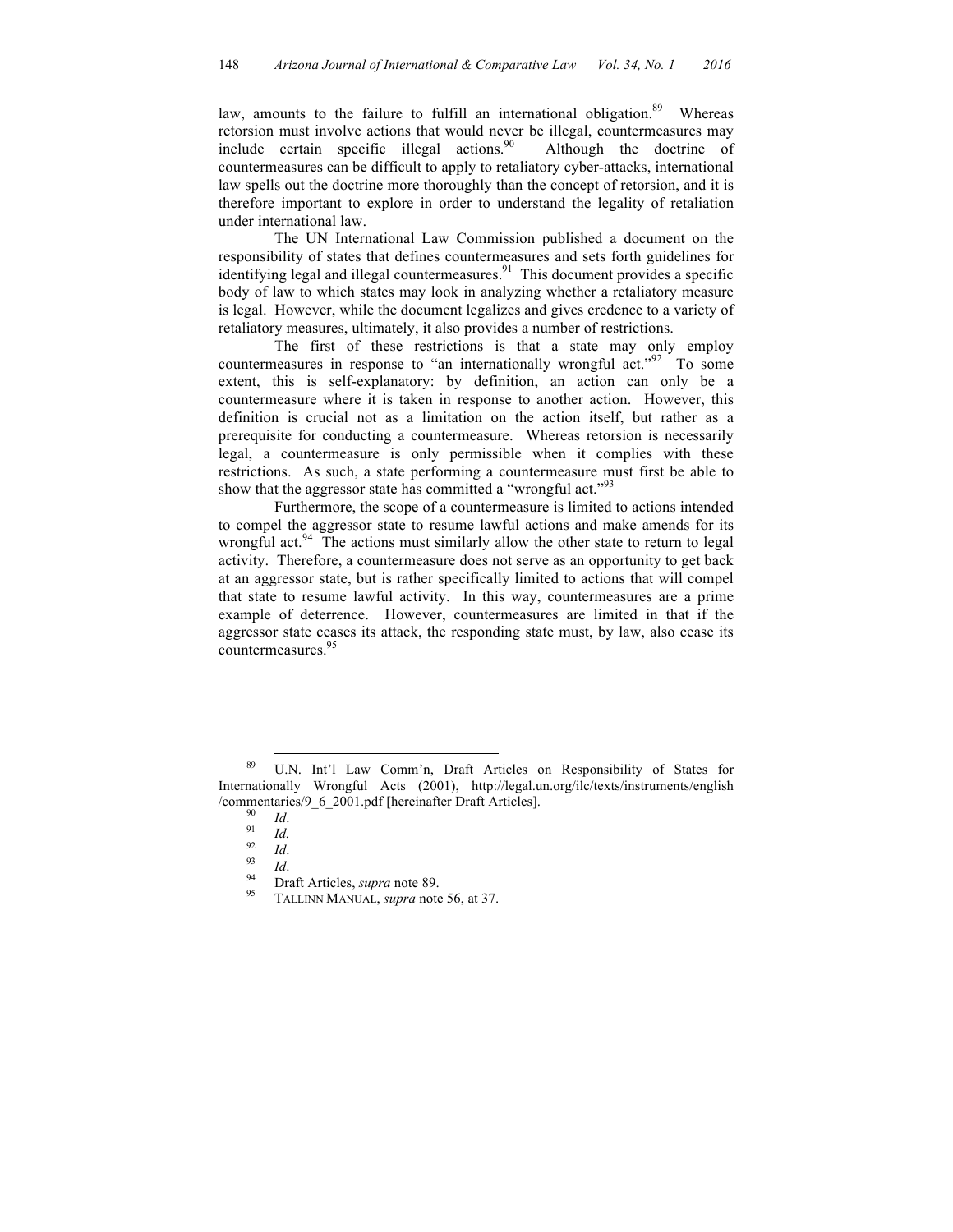The third restriction—and most difficult to reconcile with a retaliatory cyber-attack—is that actions are "limited to the non-performance for the time being of international obligations."<sup>96</sup> In general, this restriction means simply that a state may, as a countermeasure, temporarily withdraw from treaties or renege on its promises. However, nothing in the ILC's document suggests or allows that states may employ the use of force or breach the sovereignty of another state as a justifiable countermeasure.

As a result, in terms of cyber retaliation, countermeasure options are quite limited. Although some scholars interpret countermeasures as justifying retaliatory cyber-attacks,  $97$  it is difficult, if not impossible, to define a DDOS attack or bit of malware as the mere temporary non-performance of an obligation. Although there has not yet been an example of an international dispute regarding this issue, it is unlikely the state would be able to use the document countermeasures as defined by the ILC as a legitimate justification for the commission of a retaliatory cyber-attack.

### **C. Reprisals**

The next two existing legal frameworks (reprisals and *jus ad bellum*, or justification in war) walk a fine line in international law—the line between a "use of force" and an "armed attack." Critically, there yet remains substantial debate in the international community as to where those lines are drawn, and the question of what sort of actions fall into which category is, as yet, unresolved. The recent introduction of the additionally obfuscating question of cyber operations further confuses a delicate area of international law already rife with blurred lines.

Unlike a countermeasure or retorsion, a reprisal involves the use of force. Whereas a countermeasure, as defined in international law, is an otherwise-illegal action that nonetheless may not involve arbitrary interference or any force by the responding country, reprisals may be quite extensive in their aggression and even violence. However, reprisals necessarily fall short of all-out war.

The law of reprisals, in addition to stemming from a long-standing international custom, finds its legal home in a disputed gap between two terms in the UN Charter. Article 2(4) prohibits the "use of force" by states.<sup>98</sup> The Charter does not define the term. As discussed above, cyber-attacks do not necessarily fit clearly into this definition, either. Certainly, most cyber incursions do not involve the physical trespass and destruction envisaged in the era of kinetic warfare in which the Charter came to be. However, it is without doubt that some cyber operations are capable of undertaking a level of destruction consistent with the phrasing as a use of force.

<sup>96</sup> Draft Articles, *supra* note 89.<br><sup>97</sup> *See, e.g.*, TALLINN MANUAL, *supra* note 56, at 45; Hinkle, *supra* note 88, at 14.<br><sup>98</sup> U.N. Charter art. 2(4).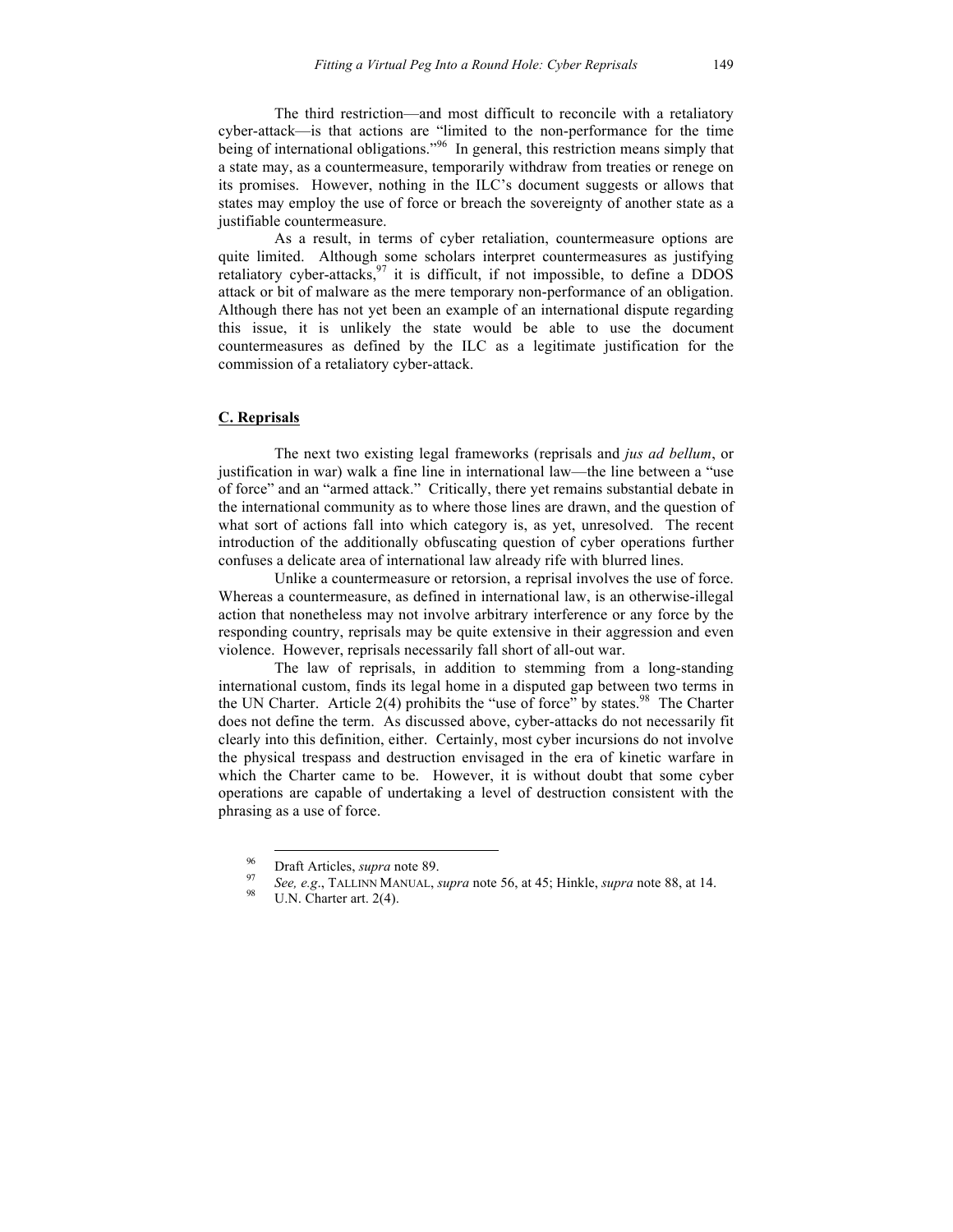This prohibition against using force ceases to take effect, however, in instances of self-defense. Article 51 of the Charter guarantees that "[n]othing in the present Charter shall impair the inherent right of individual or collective selfdefence if an armed attack occurs against a Member of the United Nations."<sup>99</sup> Armed attacks, then, absolve a state of its Article 2(4) obligation not to engage in the use of force against another state. However, critically, the Charter does not employ the same language in both sections—the "use of force" in one and "armed attack" in the other.

Impliedly, then, the Charter leaves a gap where states could be victims of the use of force not rising to the level of an armed attack. In such a situation, the victim state would remain unable to respond with force because Article 51 would not yet exempt them from Article 2(4). The doctrine of reprisals fills this gap, allowing states to use force in kind as a response to the use of force, so long as neither the initial action nor the response rise to the level of an armed attack.

There exists substantial debate and discrepancy between states regarding the existence of this gap or even the legal justifiability of the doctrine of reprisals. The United States, for instance, does not agree that the different language in Articles 2(4) and 51 describe different types of actions.<sup>100</sup> However, as pointed out by one distinguished professor of international law, the Charter was "one of the most carefully crafted instruments in the history of international law," and the difference in the wording could not therefore have been an accident.<sup>101</sup> Different scholars and different organizations often differ as to whether and how the Charter limits proportional responses. 102

The difference between the use of force and an armed attack has not always been intuitive. This was an issue, for example, in the International Court of Justice decision in *Nicaragua v. U.S.*, in which the ICJ decided that the United States' actions could not be justified because a "mere frontier incident" did not qualify as an armed attack to justify setting aside Article  $2(4)$ .<sup>103</sup> Furthermore, the Eritrea-Ethiopia Claims Commission held that violent border clashes and crossborder incursions did not qualify as armed attacks, limiting severely the legality of responses.104

Furthermore, there exists a discrepancy between stated international law and actual practice of members of the United Nations Security Council and other member states.<sup>105</sup> Notwithstanding the apparent legal conundrum caused by the

<sup>&</sup>lt;sup>99</sup> U.N. Charter art. 51.<br>
<sup>100</sup> Dinstein, *supra* note 40, at 279.<br>
<sup>101</sup> Id.<br>
See Sklerov, *supra* note 3.<br>
<sup>103</sup> Nicar. v. U.S., 1986 I.C.J. Rep. 14, ¶ 103 (June 27); *see also* Dinstein, *supra* note 40, at 279.<br><sup>104</sup> Eritrea-Ethiopia Claims Commission, Partial Award, Jus ad Bellum, 45 I.L.M.

<sup>430, 433 (</sup>Hague 2006). 105 William V. O'Brien, *Reprisals, Deterrence, and Self-Defense in Counterterror* 

*Operations*, 30 A. J. INT'L L. 421, 421 (1990).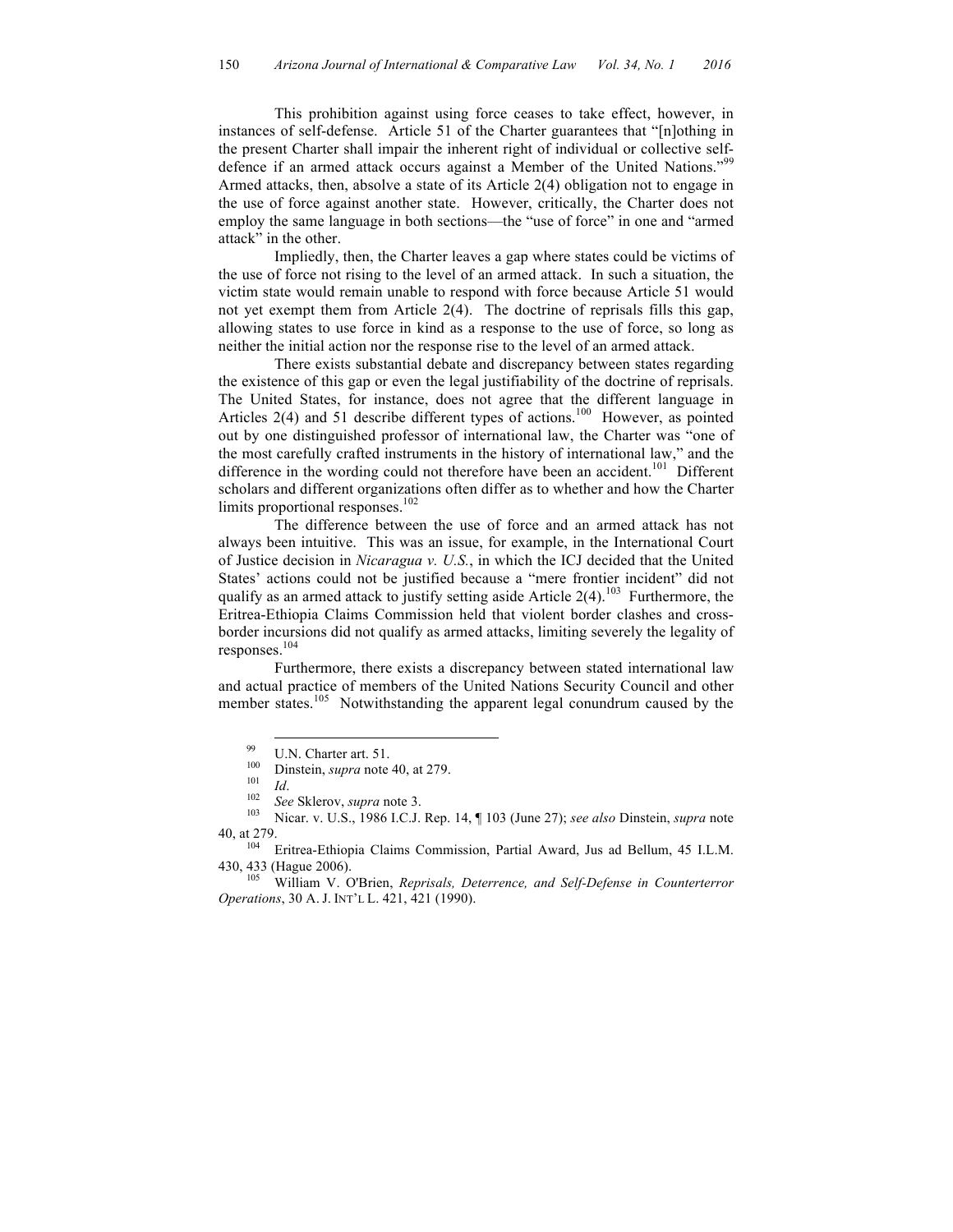gap between Articles 2(4) and 51, states tend to respond to force with force.<sup>106</sup> As a result, the foundation for the legality of forceful reprisals stems not from the language of the United Nations charter, but rather, from the custom of states making forceful reprisals especially difficult to justify as a legal recourse in international law.

In any event, reprisals need not necessarily amount to the use of force as prohibited by the Charter.<sup>107</sup> Instead, "economic and political coercion"—and, potentially, limited cyber-attacks—could be the kind of per se illegal response justified as a reprisal.<sup>108</sup> Such non-forceful reprisals enjoy a more grounded legal framework, but accordingly must comply with existing precedent.<sup>109</sup> Specifically, the ICJ laid out the three-part test for reprisals in *Gabcikovo-Nagymaros Project:*<sup>110</sup>

> In the first place it must be taken in response to a previous international wrongful act of another State and must be directed against that State . . . . Secondly, the injured State must have called upon the State committing the wrongful act to discontinue its wrongful conduct or to make reparation for it . . . . [Third,] the effects of a [reprisal] must be commensurate with the injury suffered, taking account of the rights in question.<sup>111</sup>

In these restrictions, reprisals are similar to countermeasures, as discussed above, with the notable exception that they are not limited to the nonperformance of existing obligations. The question of legality surrounding the use of force notwithstanding, reprisals must nevertheless be limited to the scope of responding to a wrongful act by another state, must have followed diplomatic communication, and must be proportional to the initial wrong.<sup>112</sup> Some scholars interpret these limitations further, noting that if an offending state were to

 <sup>106</sup> Derek Bowett, *Reprisals Involving Recourse To Armed Force*, 66 AM. J. INT'L L. 1, 1 (1972). <sup>107</sup> Eric Talbot Jensen, *Computer Attacks on Critical National Infrastructure: The* 

Use of Force Invoking the Right of Self-Defense, 38 STAN. J. INT'L L. 207, 220 n.89 (2002).<br><sup>108</sup> Sklerov, *supra* note 3, at 37.<br><sup>109</sup> Id. at 36–37.<br><sup>110</sup> Note that the ICJ, in this decision, uses the term "countermeasur

what this Note calls non-forceful reprisals, distinguishing from countermeasures as described by the Draft Articles. *See* Draft Articles, *supra* note 89. *Gabcikovo-Nagymaros Project* predates the draft articles, which is why it does not use the same terminology. Still, this discrepancy is an example of why express new agreements are necessary instead of

piecemeal assembly of the law from disparate sources.<br><sup>111</sup> Gabcikovo-Nagymaros Project (Hung., v. Slovk.), Judgement, 1997 I.C.J. Rep. 7, ¶ 83-85 (Sept. 25). <sup>112</sup> *Id*.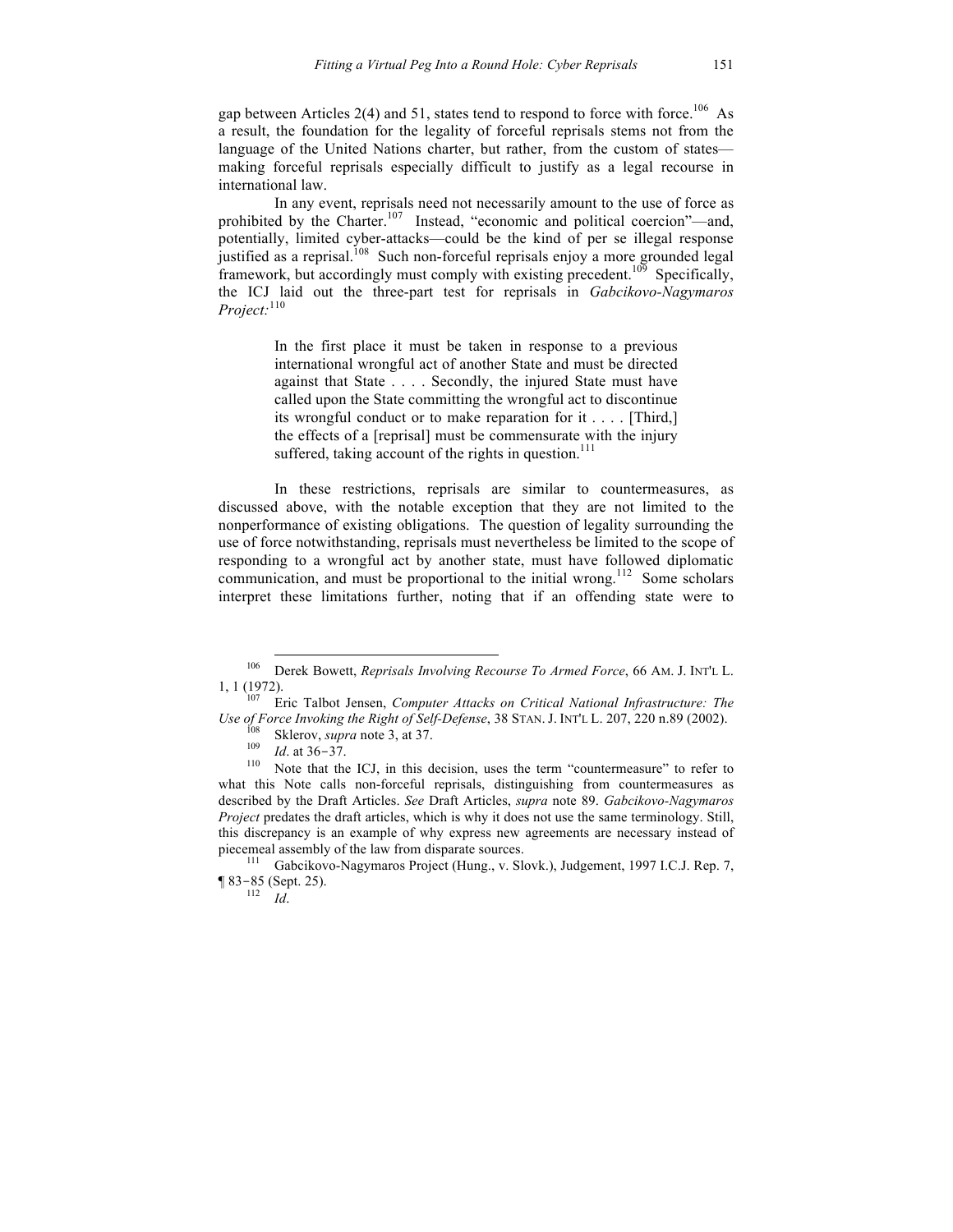discontinue its violation of international law, the responding state would not then be justified in enacting its reprisal.<sup>113</sup>

This framework is somewhat nonsensical in the cyber context. The idea of discontinuing cyber-attack, for example, would almost never be practical for most malware or DDOS attacks; most of the damage would have been done in the opening salvo. By the time a responding state can take the slow, deliberate measures required by the ICJ's three-part process, the damage to infrastructure and systems would have significantly worsened. Furthermore, attribution issues would make it difficult for states to prove in a court context that the aggressor state had committed an internationally wrongful act, as states must do if they wish to rely on legal reprisals that they would defend in court.

All of this is further complicated by the debate surrounding the definitions of the use of force and armed attacks in the UN Charter. If the Eritrea-Ethiopia Claims Commission found that bloody firefights did not amount to armed attacks, then some states may assume that they have substantial latitude in defining their own cyber-attacks as forceful responses not rising to the level of an armed attack. Similarly, however, states may view cyber-attacks as non-forceful in general.

Additionally, because the idea of reprisals is not rooted in the express terminology of international law but instead in international custom, individual states may take widely disparate views of when and how they may employ reprisals as a justification for cyber-attacks. The lack of any definitions to clarify the application of reprisals in a cyber context dramatically complicates application of reprisals in governing retaliatory cyber-attacks.

#### **D. Jus ad bellum**

The broadest options for retaliatory cyber-attacks are available under the law of war—and accordingly, retaliatory cyber-attacks grounded in the law of war have a proportionally stringent threshold for justification. Scholarship and realworld examples of lawfulness in warfare are plentiful;<sup>114</sup> as they relate to cyberattacks, the same rules that govern conventional warfare apply. *Jus ad bellum* and its counterpart *jus in bello* are the international doctrines governing lawfulness entering war and lawfulness in warfare, respectively.<sup>115</sup> Both are complex, and both apply to cyber as well as kinetic warfare.

Although warfare long predated the establishment of the United Nations, the modern legal framework for the law of war stems from the Article 51 preservation of states' rights to employ the use of force in order to act in self-

 <sup>113</sup> Halberstam, *supra* note 28, at 218 (citing YORAM DINSTEIN, WAR AND SELF-

DEFENSE 249 (5th ed. 2012)). <sup>114</sup> *See, e.g.,* Frederic Megret, *Jus in Bello and Jus ad Bellum*, 100 AM. SOC'Y INT'L L. PROC. 121 (2006). <sup>115</sup> *See id.*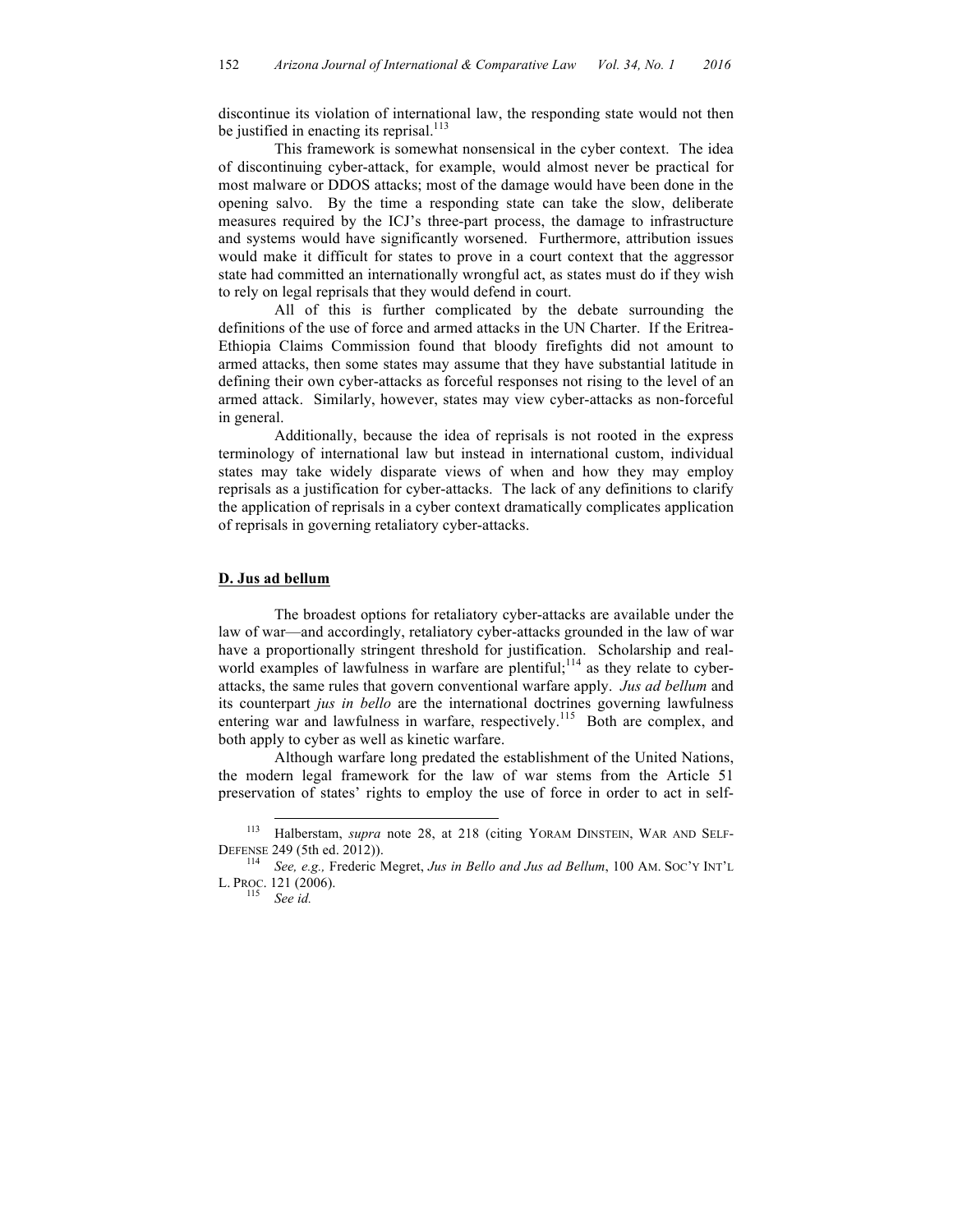defense.<sup>116</sup> Once a state is the victim of an armed attack, it may reply in kind. Alternatively, a state may employ force when authorized by the UN Security Council.<sup>117</sup>

Some states and scholars argue that the right to self-defense includes the right to preemptive strikes<sup>118</sup>—or "anticipatory self-defense,"<sup>119</sup> as they are more innocuously designated.<sup>120</sup> Anticipatory cyber-attacks in retaliation for a cyberattack that has not yet occurred could be justified under the same  $logic$ <sup>121</sup> However, other scholars point to the express language of the UN Charter in contending that anticipatory attacks are incompatible with *jus ad bellum*. 122 The ICJ has demonstrated a reluctance to decide one way or another whether anticipatory self-defense is generally justifiable.<sup>123</sup>

Either way, there must have been either an actual armed attack or an imminent armed attack in order to justify forceful reprisals under the law of war. In the cyber context, it is not clear when a cyber-attack rises to the level of an "armed attack"<sup>124</sup>—indeed, even in kinetic warfare, this definition is elusive.<sup>125</sup> Definitional issues aside, there would yet remain endless options for aggressor states to pursue cyber operations that do not rise to the level of an armed attack, effectively tying the hands of would-be respondent states.<sup>126</sup>

Because there is no separate body of law or agreed-upon definition regarding cyber-attacks, a retaliatory cyber-attack is only justifiable under *jus ad bellum* if a conventional attack would also be justified in that situation. After all, with *jus ad bellum*, states cross the threshold into all-out war. In international relations, cyber warfare is not a separate entity—"it is just ordinary warfare with a little bit of extra." $127$  It is not necessarily a separate type of warfare, but rather, a separate type of weapon.<sup>128</sup>

As such, if a responding state invokes *jus ad bellum* appropriately, it is not limited merely to a retaliatory cyber-attack, but may additionally employ any conventional weaponry that is permissible under *jus in bello*. 129 There have not yet been any wars fought exclusively in cyberspace, though cyber warfare suites

<sup>116</sup> U.N. Charter art. 51. <sup>117</sup> U.N. Charter arts. 39-42. <sup>118</sup> *See* Sean D. Murphy, *The Doctrine of Preemptive Self-Defense*, 50 VILL. L. REV. 699 (2005). <sup>119</sup> *See* Jensen, *supra* note 107, at 217. <sup>120</sup> Sklerov, *supra* note 3, at 33-36.

<sup>1&</sup>lt;sup>21</sup> *Id.* 122 Dinstein, *supra* note 40, at 278.<br><sup>123</sup> Halberstam, *supra* note 28, at 212; Nicar. v. U.S., 1986 I.C.J. Rep. 14, ¶ 176

<sup>(</sup>June 27).<br>
<sup>124</sup> Hinkle, *supra* note 88, at 11-12.<br>
<sup>125</sup> *See* Eritrea-Ethiopia Claims Commission, *supra* note 104.<br>
<sup>126</sup> Hinkle, *supra* note 88, at 12.<br>
<sup>127</sup> Dinstein, *supra* note 40, at 283.<br>
<sup>128</sup> *Id.* at 281.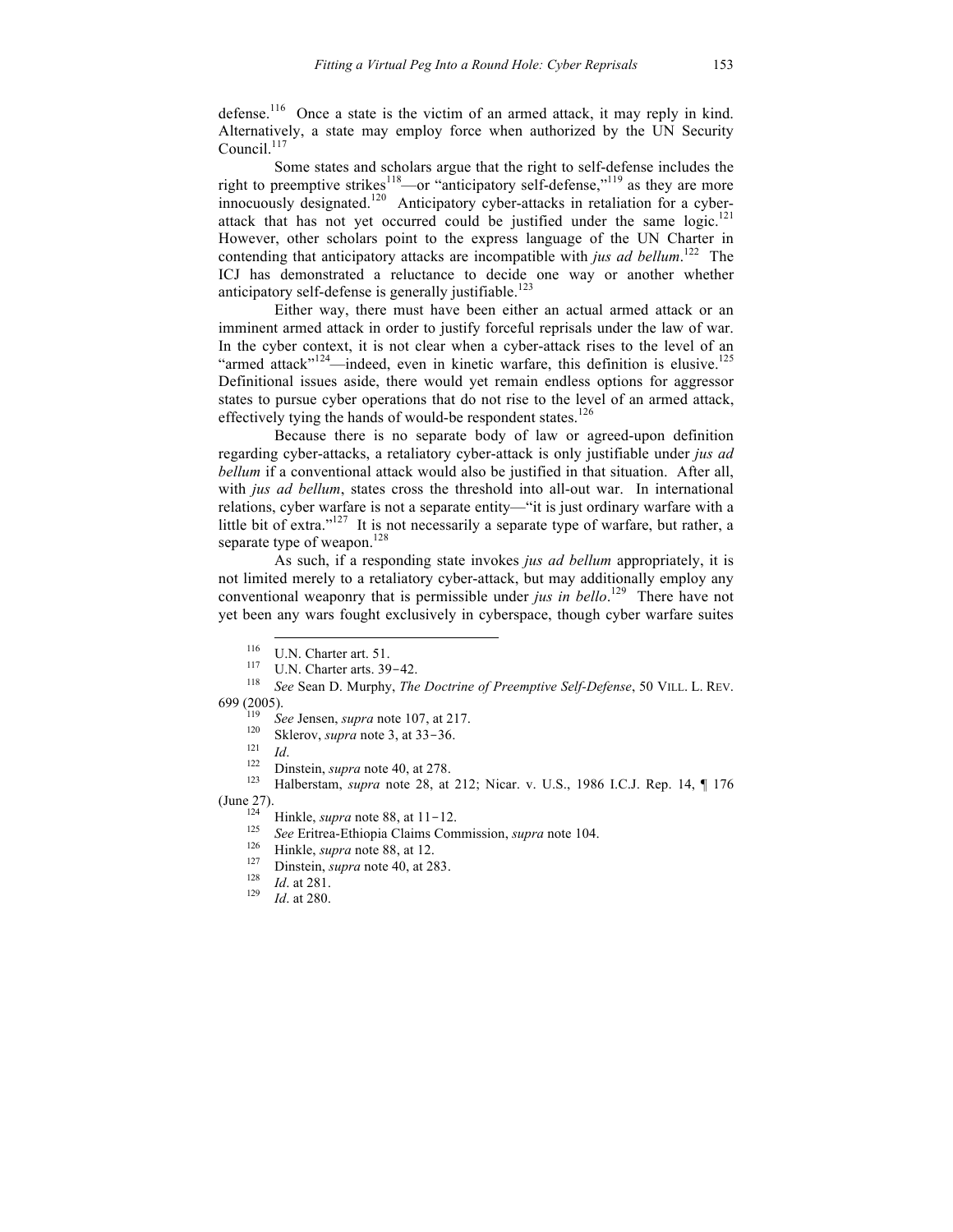have been involved in conventional wars. The conflicts in Serbia and Georgia have shown that, in practice, once states are at war, cyber-attacks are also on the table. $130$ 

Because retaliatory cyber warfare is governed by the same law of conflict as conventional warfare, it still must conform to a number of conditions. For example, cyber warfare may not specially target civilians.<sup>131</sup> Indeed, multiple early treaties and conventions banned the targeting of civilians in warfare.<sup>132</sup> Although many types of malware and hacking operations would be able to specifically affect only military targets, other cyber-attacks, including DDOS or attacks on infrastructure, could have severe enough effects on civilian populations to violate *jus in bello*. Thus, though retaliatory cyber-attacks justified under *jus ad bellum* have more freedom than retorsion, countermeasures, or reprisals, they are still somewhat restricted.

Modern-day states and international tribunals have demonstrated a reluctance to apply the laws of war. All-out warfare is—and should be—a lastditch defense for states. It is difficult to justify, requiring not merely a use of force, but an armed attack (or its cyber equivalent). Indeed, it is not clear that there has ever been a cyber-attack that would, on its own, constitute an armed attack that would invoke *jus ad bellum*. Accordingly, *jus ad bellum* is severely lacking as a primary framework governing states' legal options in responding to aggressive cyber intrusions or attacks.

#### **IV. IMPLICATIONS**

#### **A. The Need for New Law**

There has never yet been a case before the ICJ or any similar international court deciding how retaliatory cyber-attacks fit into existing international law. Neither has there been any international convention, UN resolution, or wide-reaching treaty to clarify how retaliatory cyber-attacks implicate existing legal frameworks. Instead, the entire body of scholarship on the issue is speculative, simply proposing potential arguments that states could make in the case of a cyber-attack. And if scholarship is purely speculative and deeply divided, so, too, are the current doctrines of states. As noted, the United States, for instance, does not recognize the distinction between the use of force and an armed attack.<sup>133</sup> Accordingly, there is no international agreement as to the threshold that would justify the different levels of retaliatory cyber-attacks discussed in this Note.

<sup>&</sup>lt;sup>130</sup> *See infra* section I.<br><sup>131</sup> Some scholars disagree. *See* Kesan & Hayes, *supra* note 2, at 500.<br><sup>132</sup> Michael A. Newton, *Reconsidering Reprisals*, 20 DUKE J. COMP. & INT'L L. 361, 373 (2010). 133 Dinstein, *supra* note 40, at 279.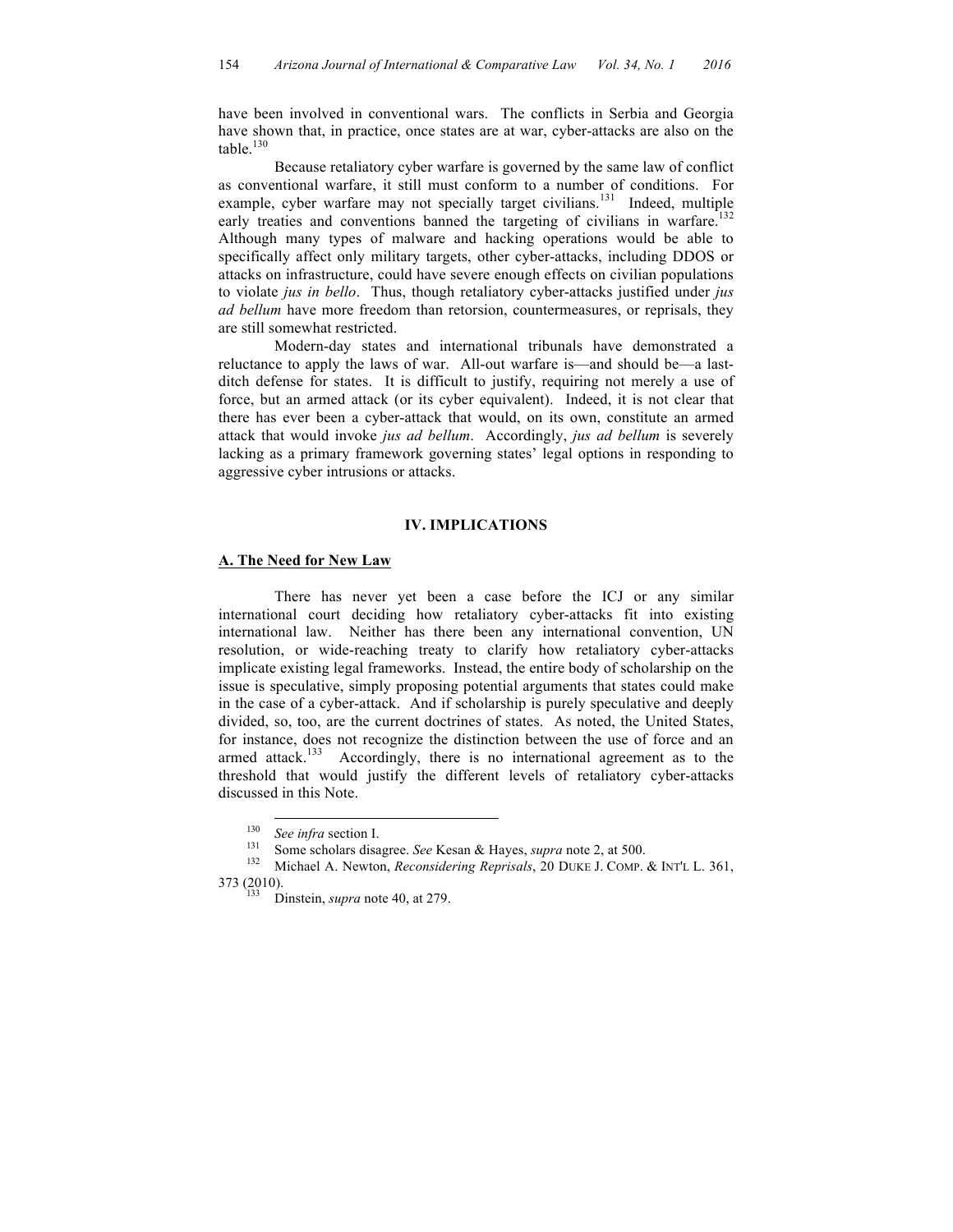Perhaps most illustrative of this problem is the disparity between the Tallinn Manual<sup>134</sup> and the UN's Draft Articles<sup>135</sup> on State Responsibility regarding countermeasures. The Tallinn Manual is a NATO policy guide advising states on legal frameworks for retaliatory cyber-attacks, and it contains a valuable set of rules by which to assess cyber operations. However, in its analysis of what the UN General Assembly has permitted for countermeasures, the Tallinn Manual ignores a critical limitation.<sup>136</sup> Its proposed Rule 9 on Countermeasures cites to and incorporates many of the Draft Articles' limitations on permissible countermeasures, including that the countermeasure must be designed to compel the offending state to resume compliance with its obligations.<sup>137</sup> It does not, however, discuss the implications of Article 49(2) of the Draft Articles, which state that "countermeasures are limited to the non-performance for the time being of international obligations."138 Because a cyber-attack is usually not a mere nonperformance of an international obligation, the retaliatory countermeasures described by the Tallinn Manual may not actually be legal.

It is possible that, in a future case, a responding state following the Tallinn Manual's Rule 9 may convince the ICJ or other tribunal that a retaliatory cyber-attack is justified as a countermeasure under the draft articles. The reality is, however, that at present, even the most comprehensive state guide on the legality of retaliatory cyber operations may not be describing operations that would actually be legal.

As a result, international law governing cyber-attacks is dangerously unclear. As cyber warfare capabilities become ever more advanced, the risk of highly damaging cyber-attacks increases. Because states and scholars do not agree as to how existing law governs such cyber-attacks, states have very limited options for deterrence, retaliation, or defense. The result is widespread insecurity and instability.

# **B. A Simple New Framework**

The solution is not complicated, though it would be difficult to implement. The primary difficulty surrounding the application of existing law to retaliatory cyber-attacks resides in the difficulty of predicting how the international community will view the various definitions involved with retaliatory measures. At a basic level, however, the foundation does already exist for comprehensive and binding guidelines for state responses to cyber-attacks by another state.

134 TALLINN MANUAL, *supra* note 56.<br>
135 Draft Articles, *supra* note 89.<br>
136 TALLINN MANUAL, *supra* note 56, Rule 9.<br>
137 *Id*. Rule 9(3).<br>
138 Draft Articles, *supra* note 89, at 49(2).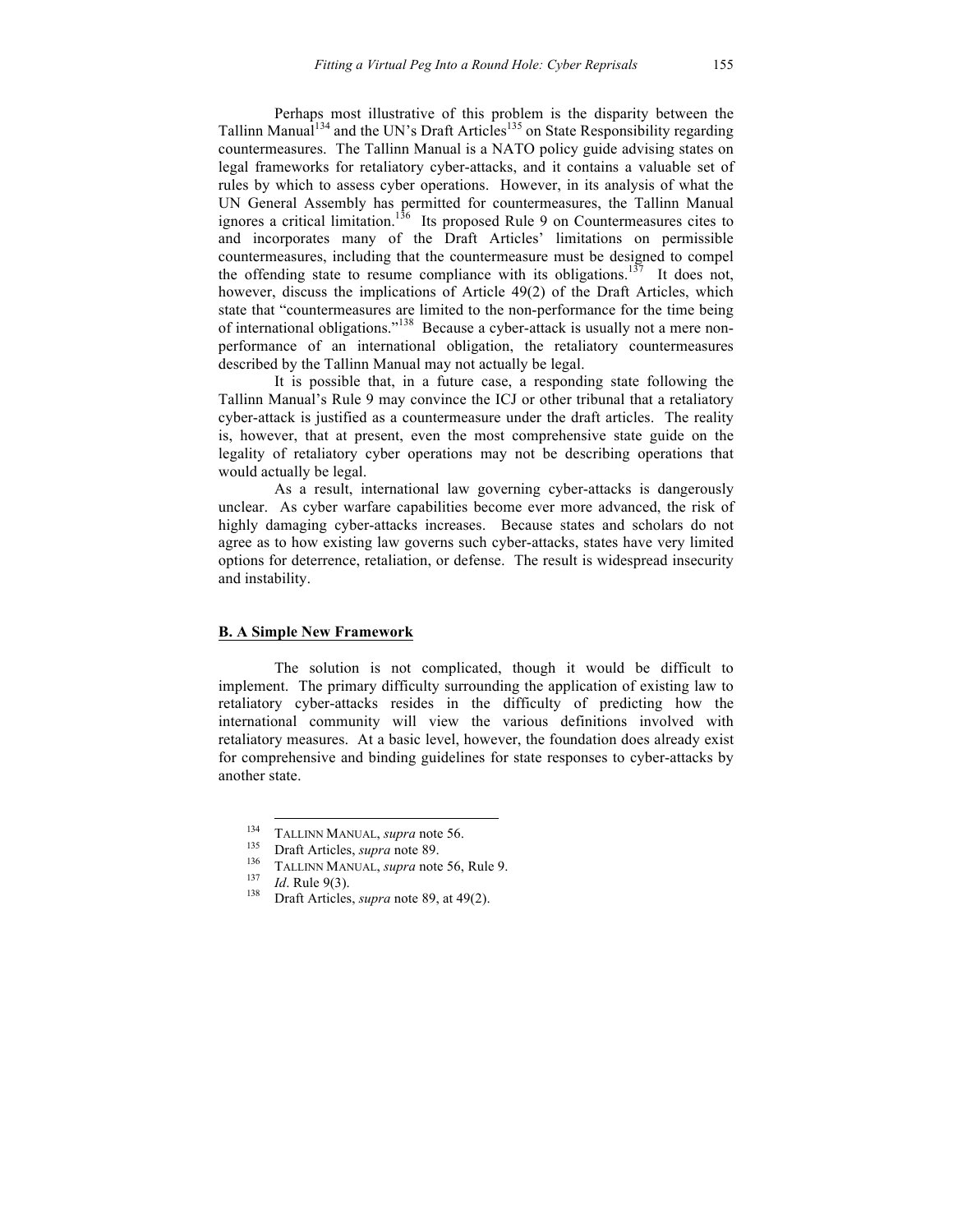Some scholars have dismissed the necessity or efficacy of a new treaty regarding cyber warfare as a mere repetition of the existing law of armed conflict.<sup>139</sup> This, however, is precisely the greatest strength of a new treaty as a solution to the legal quagmire that is the law of retaliatory cyber-attacks. States are likely to be reluctant to agree to sweeping new restrictions on the use of cyberattacks; indeed, three of the states that have been the most important actors in international cyber-attacks—the United States, Russia, and China—are also three of the permanent members of the UN Security Council. However, new guidelines would not necessarily limit the options for states in responding to cyber incursions. Instead, adopting a clear legal framework would protect both powerful and weak states.

Such new definitions could be implemented in any of four ways with approximately equal effect. Firstly, states could convene an international convention, as has been done many other times in response to many other threats.<sup>140</sup> Secondly, a resolution from the United Nations General Assembly, similar to the Draft Articles on State Responsibility, would provide a sufficient basis for the application of definitions to retaliatory cyber-attacks. Such a resolution could then evolve into a formal international convention. Similarly, a resolution from the UN Security Council could provide guidance, especially given the Security Council's responsibilities in overseeing the use of force internationally.<sup>141</sup>

However the new legal framework is implemented, it should focus on two new guidelines. First, it should establish when the initial attack rises to the level of a use of force—or even an armed attack. Such guidelines would signal to states whether they are limited to retorsion and countermeasures or may advance to the more extensive reprisals and cyber warfare. In this, the Tallinn Manual's analysis of the use of force in cyber-attacks will prove useful.<sup>142</sup> It uses an effects-based analysis: a cyber-attack amounts to the use of force "when its scale and effects are comparable to non-cyber operations rising to the level of a use of force."<sup>143</sup> Such an approach is not overly complicated, but it is nonetheless not currently accepted as international law; adopting this rule would drastically simplify the analysis for responding states to determine their course of action.

The second area of focus should be on the acceptable responses available to attacked states. This section should reiterate the UN Charter's right to selfdefense while also clearly establishing the very high threshold required to invoke that right. It should also apply the standards of the *Gabcikovo-Nagymaros Project* decision and the Draft Articles on State Responsibility in limiting the scale and

<sup>&</sup>lt;sup>139</sup> Dinstein, *supra* note 40, at 286.<br><sup>140</sup> Consider, for example, the 1999 International Convention for the Suppression of the Financing of Terrorism as an example of states coming together to establish basic guidelines to combat a modern threat.<br><sup>141</sup> *See* U.N. Charter arts. 39-42.<br><sup>142</sup> TALLINN MANUAL, *supra* note 56, Rules 10-17.<br><sup>143</sup> *Id*. Rule 11.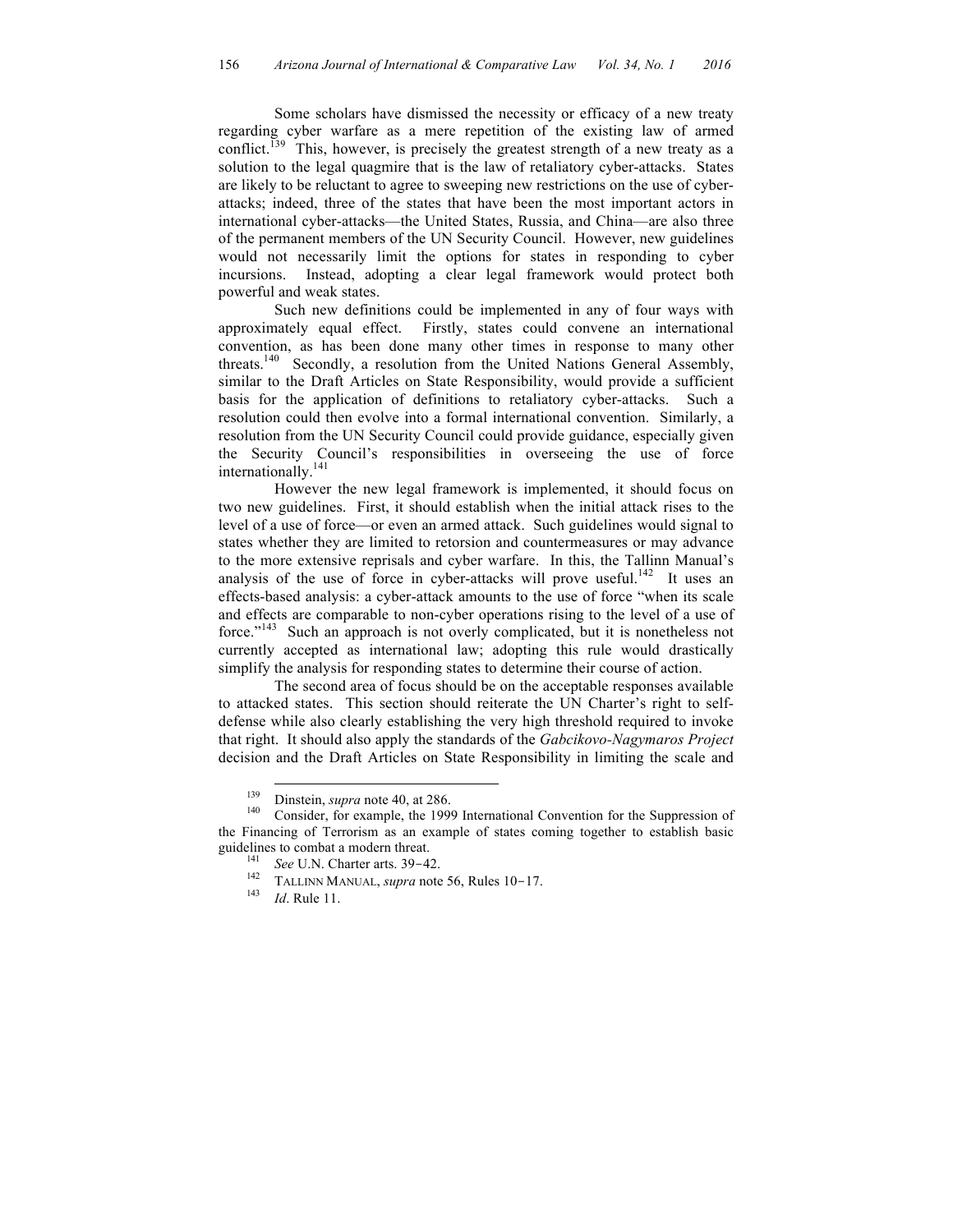aims of appropriate retaliatory cyber-attacks. Finally, it should emphasize the general principles of attribution, necessity, and proportionality as binding on any retaliatory measures.

With these guidelines, the international community could very easily modify existing law to fit the changing realities of modern warfare. These proposed guidelines are not a radical new system—radical changes would be as difficult to implement as they are unnecessary. However, without such changes, states are still left without clear legal guidelines governing the new reality of state on state cyber-attacks.

# **IV. CONCLUSION**

The existing laws that govern legal retaliations and deterrence come from an era of entirely different warfare. A century ago, state borders were physical, state interests were tangible, and state-on-state attacks involved formal militaries—or, at a minimum, physical weapons. Today, states exist with one foot in the physical world and one in the virtual. This is a trend that is likely to continue. Because of the volatile nature of cyber warfare, and because the existing body of law is woefully inadequate in governing these issues, it will be necessary for these nations to take steps to modernize the doctrine of reprisals in order to reflect the new technological challenges facing the world today. Individual states may have substantial reservations about limiting their options by agreeing to the creation of a new international cyber warfare regime. The clarity that would come with a new, binding, international convention, however, would bolster states' cyber defenses by enabling the deterrence of cyber-attacks. As such, updating international law is critical to maintaining stability in the virtual world—and peace in the real world.